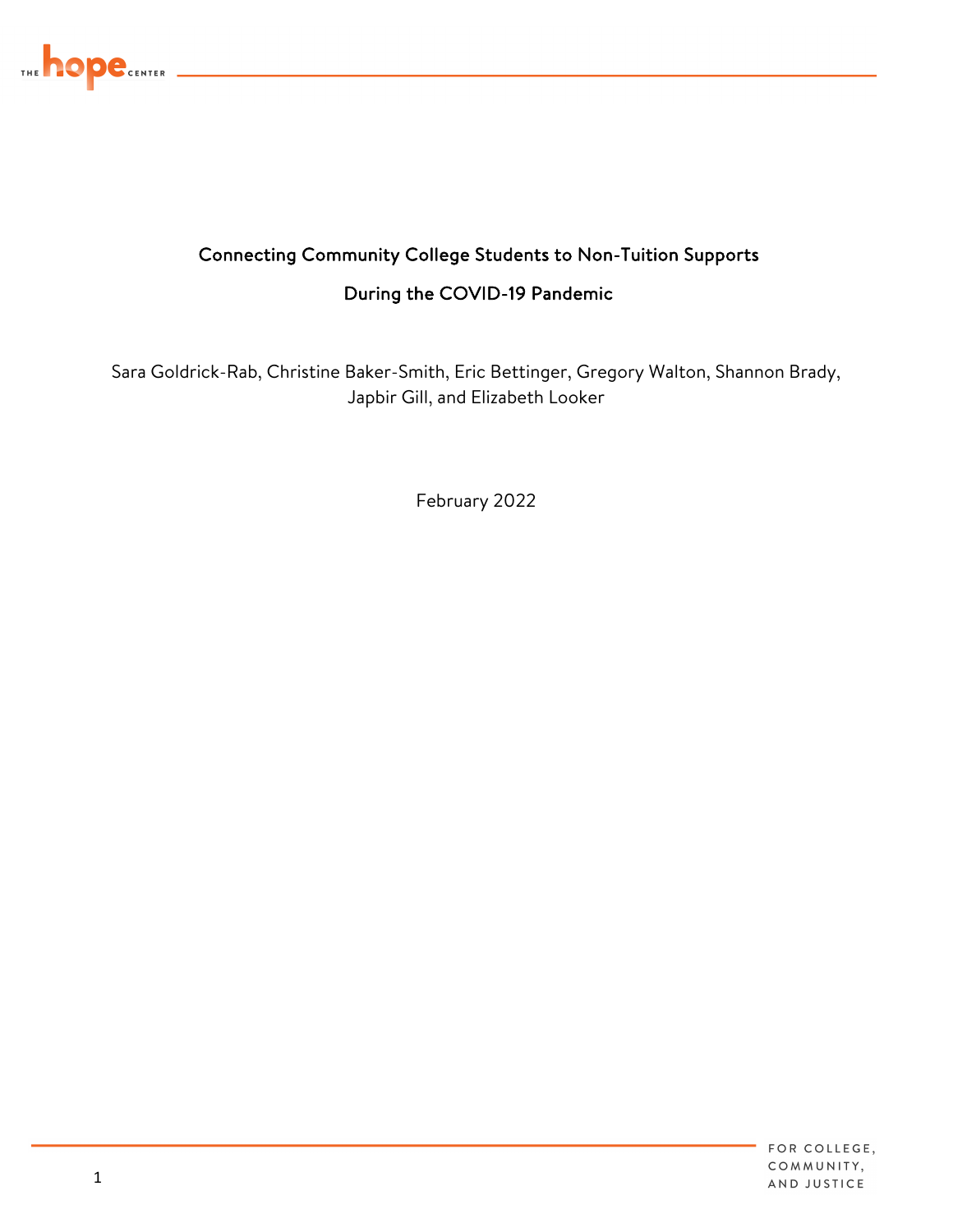

## EXECUTIVE SUMMARY

 The COVID-19 pandemic is an ongoing critical challenge for higher education as students are experiencing setbacks on- and off-campus that impact their college trajectories and resources that may help them and the leading reason is lack of information. Stigma around community colleges likewise struggle to implement practices to support and retain these students. The potential for learning loss and significant life trajectory interruptions looms large. Students today struggle to meet their basic needs while also suffering from anxiety, depression, and other mental health issues. Surveys show that many students in distress are not connected to needing help also holds students back from accessing resources they know about.

 Texas) experimented with two types of text messages: one offering students information about resources and offering both information and supportive language designed to reduce stigma. more than 9,000 students, urging those with need to apply for emergency aid and seek help supports among students receiving each type of nudge to a comparable group of students (selected at random) who were not nudged but could nonetheless seek support. This study examines an inexpensive way for community colleges to overcome those barriers and connect students to key resources including emergency aid and advising, which may lower their non-tuition expenses and improve their well-being. In collaboration with The Hope Center for College Community, and Justice, Dallas College (a large urban community college in Beginning in fall 2020, the first fall semester of the pandemic, those weekly nudges went to from college navigators (a type of advisor). We examine how these nudges influence senses of empowerment and connectedness to their institution. We also compare the use of those

 college navigators (from about 3% to 4%). Compared to information-only messages, nudges helpful when encouraging them to apply for public benefits. However, they do not lead to Over the 2020-2021 academic year, nudging substantially increased the rate at which students applied for emergency aid (from about 32% to 37%) and increased their outreach to reducing stigma were more successful at making students feel empowered. This is especially differences in students' support-seeking behaviors. In that regard, both types of nudging are equally impactful.

 emergency aid is most impactful for students who often receive less grant aid and rely more on loans and work to pay for college. There is some modest but inconsistent evidence of effect heterogeneity by students' gender, age, and race/ethnicity and substantial variation in behaviors according to students' Expected Family Contributions. Information about college navigators is particularly impactful for students from the most financially vulnerable backgrounds, whereas information about

> FOR COLLEGE. COMMUNITY, AND JUSTICE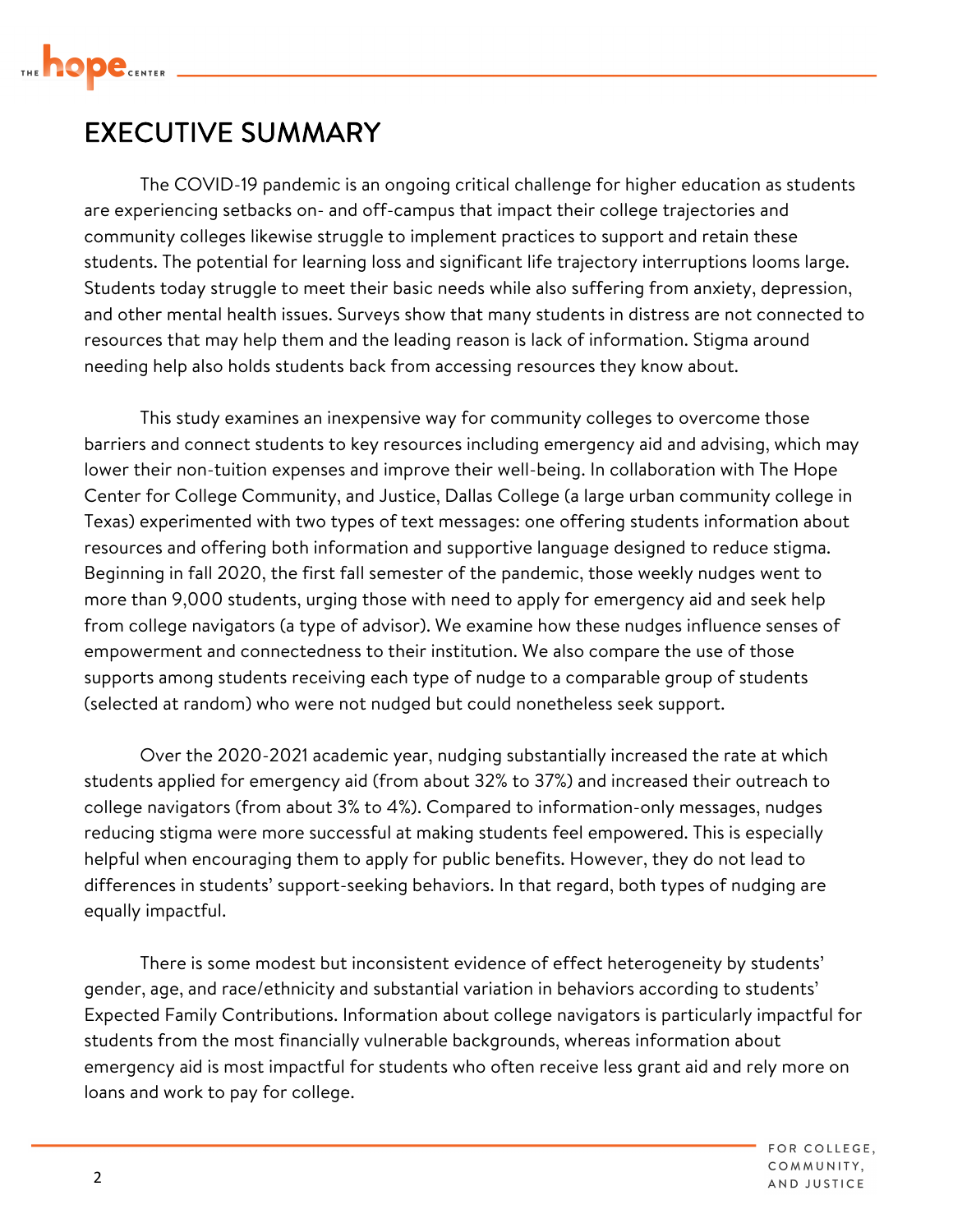

Overall, it appears that low-cost text messaging to students about supports during the pandemic increases their use of those programs. This is an important form of support, especially while emergency aid is relatively plentiful and eligibility for public benefits is more expansive. Whether improving students' access to these supports yields academic returns remains to be seen. Implications for practice and further research are discussed.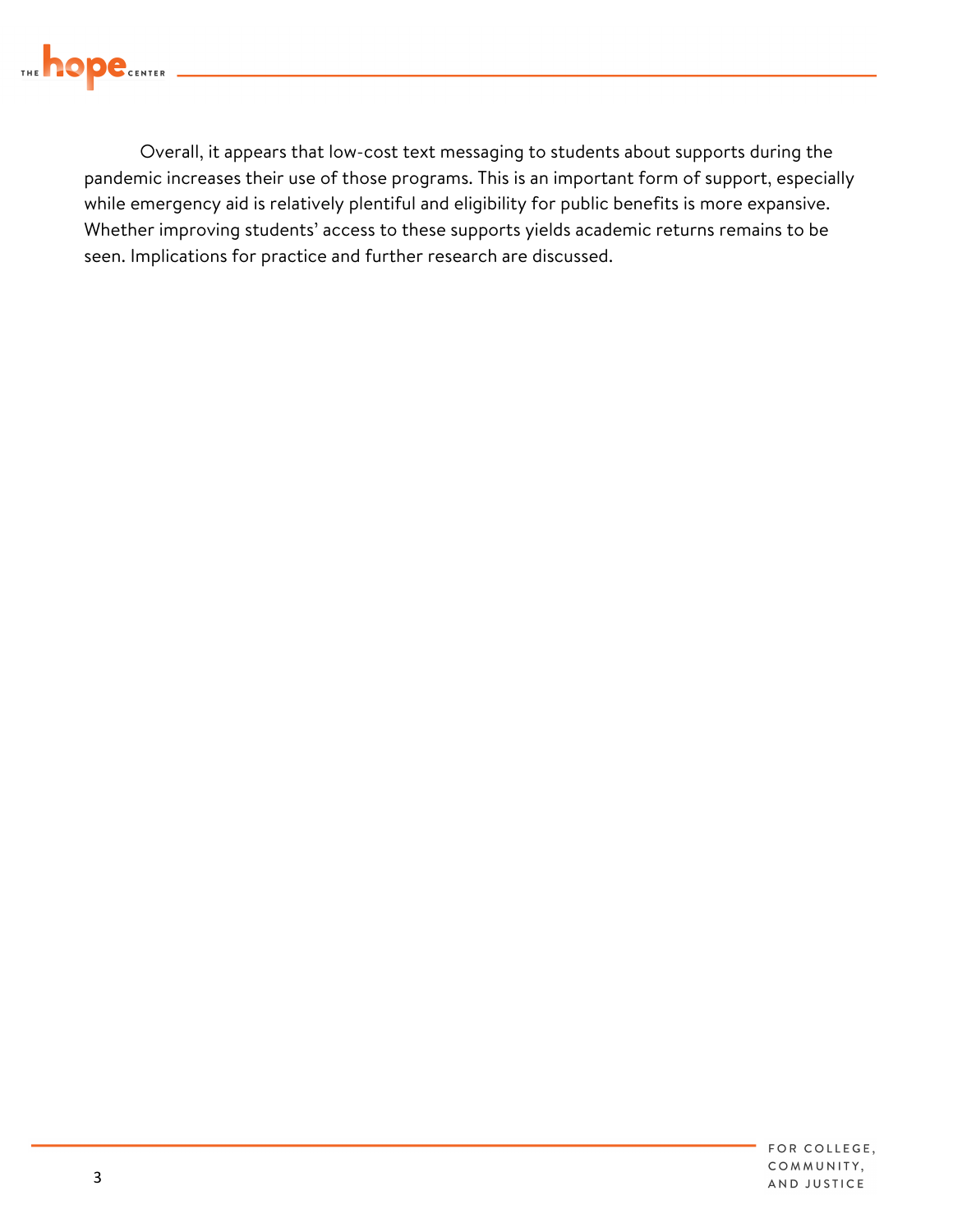

## INTRODUCTION

 The COVID-19 pandemic is having a substantial impact on American higher education, particularly on community colleges where enrollment has sharply declined.<sup>1</sup> Instruction has changed modality, students have lost jobs, and staff struggle to meet students' pandemic-related needs.<sup>2</sup> These changes exacerbated an already difficult situation for community college students who faced shortfalls in funds for food and housing long before the pandemic began.<sup>3</sup> Supports for students' non-tuition expenses are essential to help students stay enrolled, healthy, and well. To be effective, those supports need to consider students' stress and mental health as well as the tight resources at most community colleges.

Community colleges are trying to connect students with several types of support, including small-dollar emergency aid funds and advisors who can help them secure basic needs supports such as unemployment insurance or benefits from the Supplemental Nutrition Assistance Program (SNAP). Beginning in the latter half of 2020 the federal government-funded emergency aid at all community colleges for the first time, and philanthropy stepped up as well. Moreover, in early 2021 eligibility for public benefits expanded for college students, making it easier for students to qualify.

These seemingly critical supports are remarkably under-utilized, even among students with evident financial need. For example, a fall 2020 survey at community colleges nationwide found that 61% of students experienced basic needs insecurity yet almost half of those students did not receive any public assistance and nearly 80% did not receive emergency aid. $4$ 

number of students (about one in four) said they were embarrassed to apply for help.<sup>5</sup> A lack of information about these programs was the leading reason why students did not connect with support. That same survey found that two-thirds of students had not heard of an emergency aid program at their institution, almost three-fourths mistakenly thought they were ineligible for public benefits, and half did not know public assistance programs existed or how to apply. In addition, stress, anxiety, and depression were widespread. A smaller but substantial

 most stigmatized for seeking help are the least likely to use informal networks, hampering the possible that informal networks do not contain accurate information, which can impede their Many such programs have previously relied on word-of-mouth and other informal networks as their primary mechanism of recruitment to provide services.<sup>6</sup> While these are a common source of information, they are hampered by the information available to the network, which is often incomplete or inequitably dispersed. Moreover, several studies suggest that those efficacy of this approach for those who are already structurally marginalized.<sup>7</sup> Additionally, it is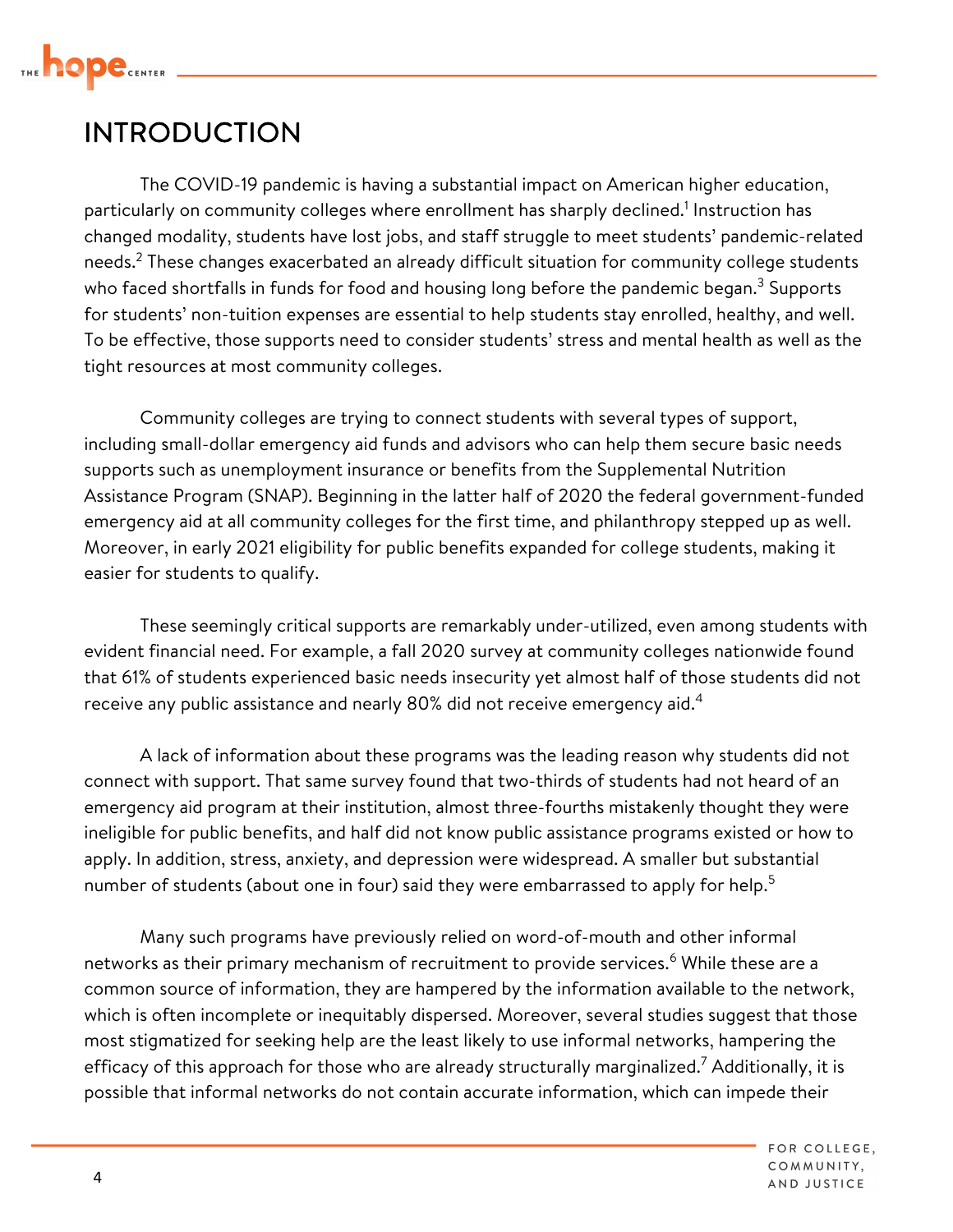

efficacy.<sup>8</sup> This study examines what happened when one large urban community college district used centralized text messaging to alert students to available non-tuition supports and urge them to apply. The specific messaging in nudging often varies and we consider two alternatives to help practitioners refine their approach. In addition, because targeting messages is an option for improving efficacy, we examine whether the effects of nudging varied for different groups of students that can be identified with administrative data.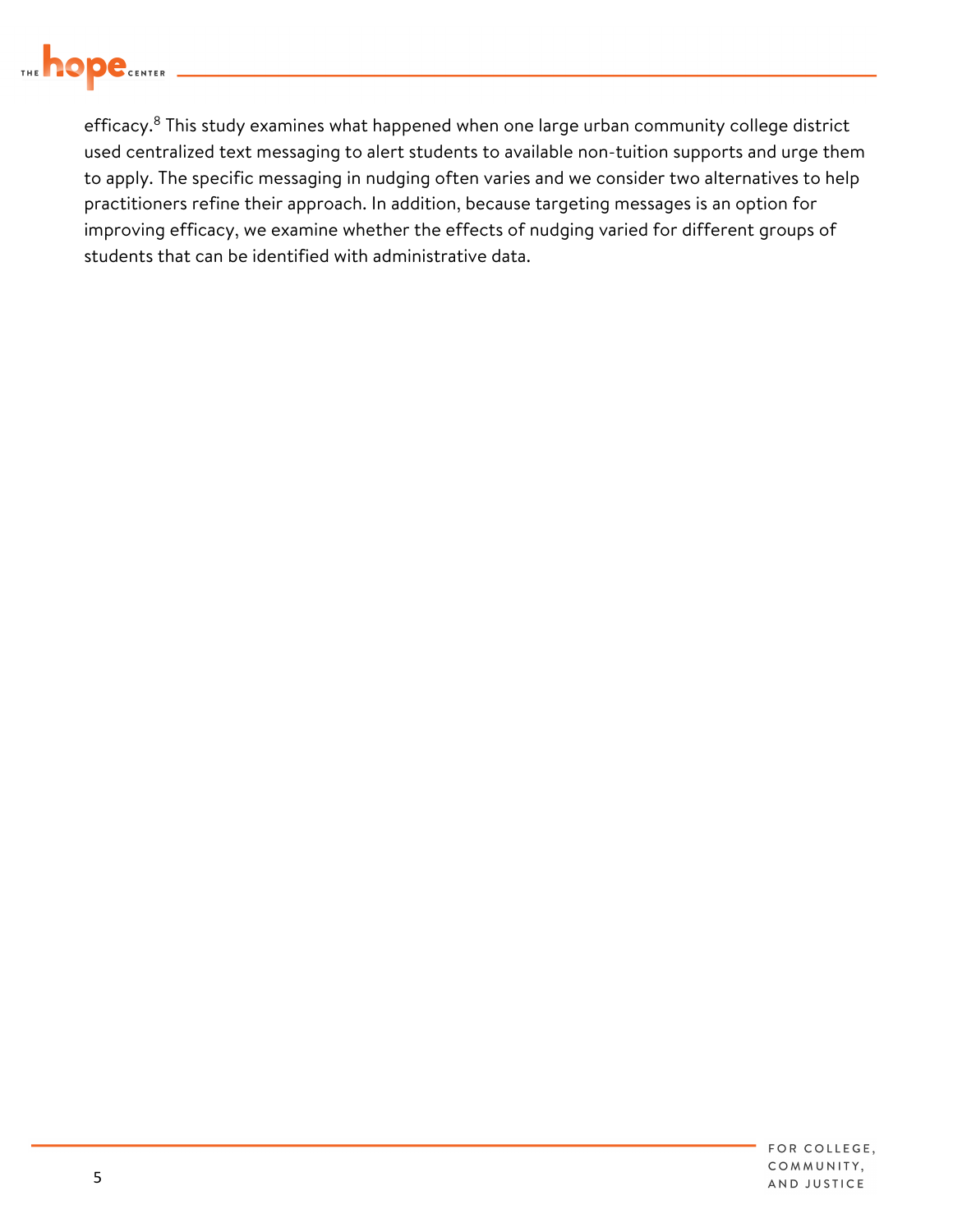

## THEORETICAL FRAMEWORK AND PRIOR RESEARCH

 campus resources to students using nudges drawing on models and evidence from sociology, psychology, and economics. As previously noted, there are two evident challenges when it comes to connecting community college students to non-tuition supports: a lack of information and feelings of shame and stigma. This paper examines an approach to overcoming these challenges by communicating

#### IMPROVING ACCESS TO INFORMATION

distributed in ways that exacerbate [inequality.](https://inequality.10) $^{10}$ Available supports for students' non-tuition expenses, including food and housing, will not be used if students are unaware of them. Economic theory suggests that individuals cannot act rationally, in this case by seeking support, without equal access to information and accurate information. But many community colleges struggle to disseminate information about nontuition supports at scale and rely on word of mouth to inform students.<sup>9</sup> This is at least partly due to inadequate resources for marketing and communications. Oftentimes information is

time. In turn, they have less knowledge of on-campus [resources.](https://resources.11)<sup>11</sup> Second, some students do not While disseminating information is a common problem for many safety net programs, there are two challenges with community colleges' traditional approaches to outreach (i.e., wordof-mouth, physical mailings, or email). First, students commute to campus and many attend partrely on their institutional email regularly, potentially making emails less effective at disseminating [information.](https://information.12)<sup>12</sup> In a recent study, emails at a small community college were quite effective at connecting students to basic needs supports, so this may depend on institutional size or other contextual [factors.](https://factors.13)<sup>13</sup>

#### REDUCING SHAME AND STIGMA

 negative feelings about using available supports, they are unlikely to do so. In addition to how information is delivered to students, the framing of that information may also impact how it is received. Students need to feel comfortable accessing resources, but sometimes shame and stigma deter them.<sup>14</sup> If students feel ashamed, stigmatized, or have other

Like the challenges of sharing information, shame and stigma are common problems in other fields providing benefits as well. Consider anti-poverty cash transfers, often an essential resource for people struggling to make ends meet. In the higher education context, these cash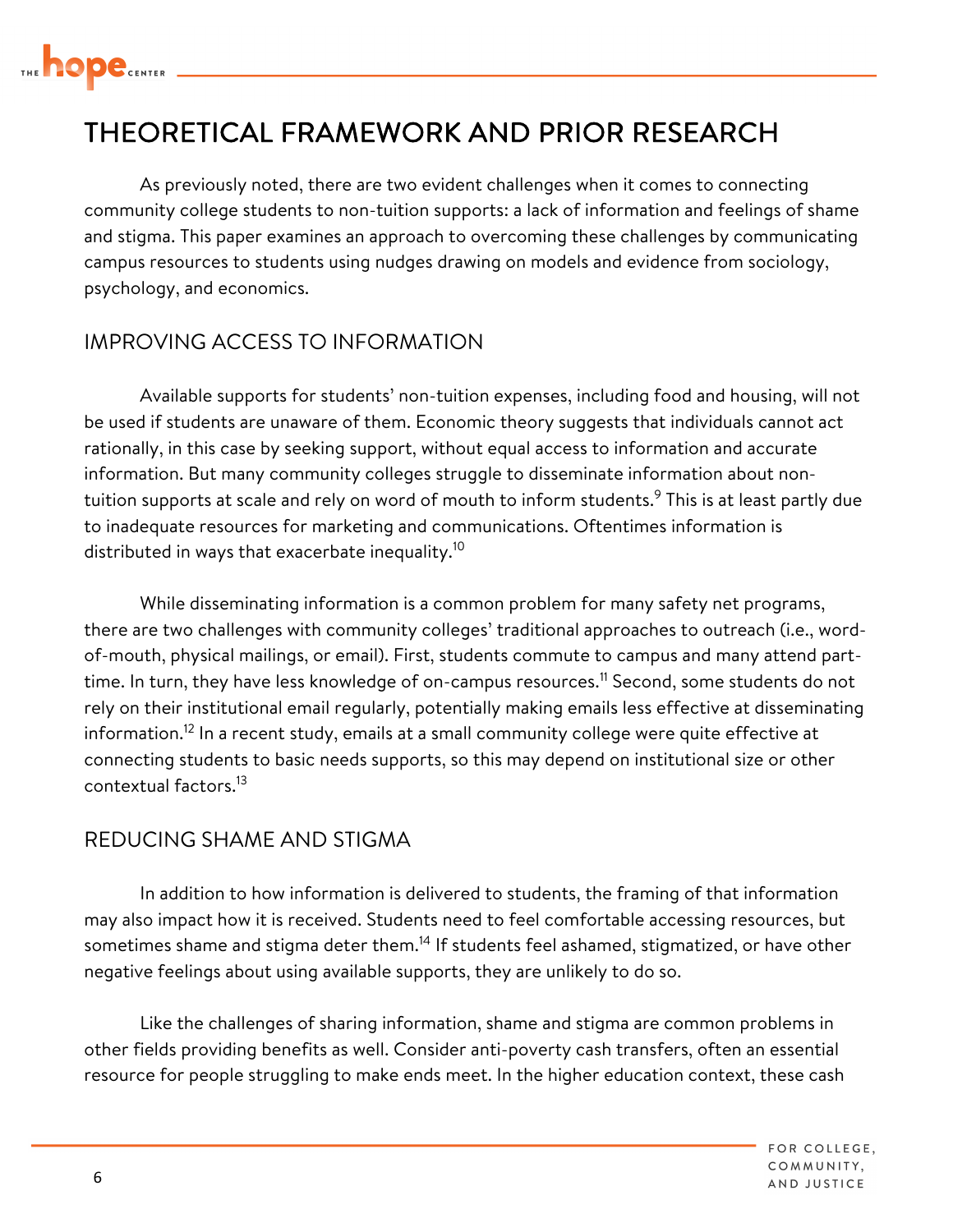

 type of financial support may risk conveying those recipients are deficient or helpless. transfers are often deployed as "emergency aid." Depending on how they are messaged, this

A study of residents living in informal settlements in Nairobi, Kenya tested the effects of representing aid in a way that empowers those in need of the support.<sup>15</sup> Participants received a small cash payment equivalent to two days' wages. For some residents, this payment was attributed to the "Poverty Alleviation Organization" whose goal involved "reducing poverty and helping the poor meet their basic needs," a common representation of aid. For others, the payment was attributed to the "Individual Empowerment Organization" or the "Community Empowerment Organization" whose goals, respectively, were to enable people "to pursue personal goals and become more financially independent" and "to support those they care about and help communities grow together." The representations titled "Empowerment" avoid labeling recipients as poor and highlight opportunities for growth. Both led residents to choose to view more videos teaching business skills important to their work (e.g., how to calculate a profit) rather than leisure videos (e.g., soccer highlights). The "Empowerment" representations also led participants to feel greater self-efficacy to accomplish life goals and to anticipate greater improvement in their social standing over the next two years. Similarly, in a study of students in higher education, the authors found that connecting stories to the use of resources encouraged students to use those [resources.](https://resources.16)<sup>16</sup>

#### NUDGING

One of the ways that communities of practice attempt to address low utilization rates of supports is by providing information on and/or encouragement to take up services, also called 'nudging.' Many scholars have examined ways to conduct nudging through cost-effective approaches such as emails and text messaging. In higher education, many studies focus on nudging for financial aid activities or advising and find mixed to null results on academic outcomes.<sup>17</sup> For example, a study of a national dataset of approximately 10,000 students found nudging towards Free Application for Federal Student Aid (FAFSA) re-filing improved re-filing rates but had no discernable impact on actual aid or academic [outcomes.](https://outcomes.18)<sup>18</sup> Another study, which took place at a four-year public university, identified positive effects of phone-based outreach from a call center on rates of on-time FAFSA re-filing for continuing students, slightly increasing the amount of aid (primarily state aid) that students received. However, the increase in aid did not result in increased retention to the next year of [college.](https://college.19)<sup>19</sup>

But a more recent study conducted by The Hope Center found that nudging community college students to use a centrally located basic needs center on campus more than doubled students' use of that key support. The intervention was tested at a small community college in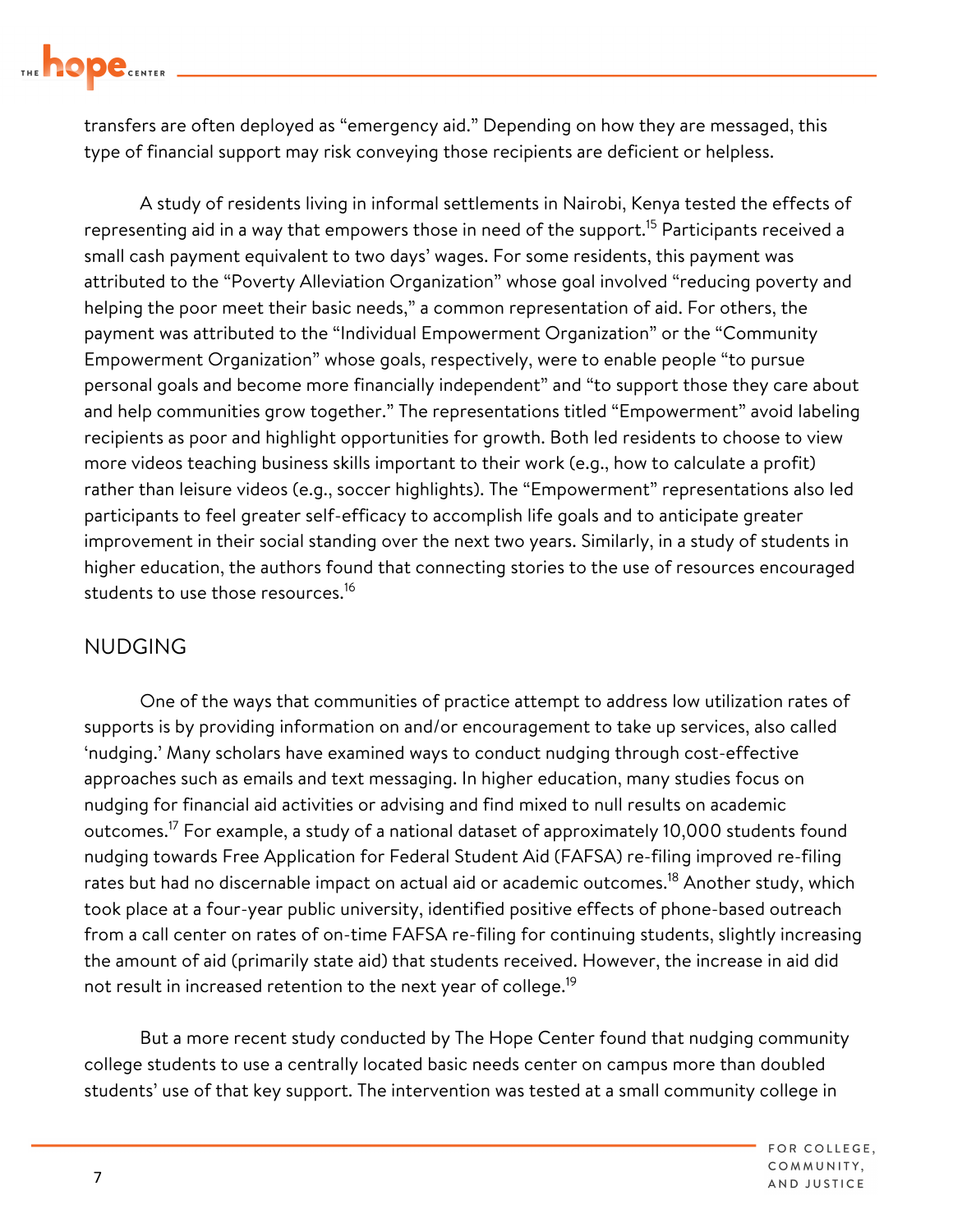

the Texas Panhandle beginning in 2018, before the pandemic. Those nudges were delivered once a month via email and signed by a well-known campus administrator who leads the basic needs center. Higher resource utilization rates translated into at least some academic gains: students in developmental education (a key stumbling block on the road to completion) were about 20% more likely to pass their courses and move on to college-credit-bearing coursework.<sup>20</sup>

In addition, a study examining a nudging campaign at Western Michigan University employed text messages to encourage students to use food pantries and found that increased retention rates by 12 percentage points and eased food insecurity.<sup>21</sup> In other fields such as social work, the impact of providing increased access to information and encouragement to take up public services has also shown encouraging [results.](https://results.22)<sup>22</sup>

Table 1 outlines five principles or tools for how to communicate "bad" events in ways that forestall pejorative interpretations. The anti-poverty cash aid intervention foregrounded Principles 1 (Prevent negative labels) and 5 (Recognize opportunities). The present study incorporated these lessons in designing messaging.

| <b>PRINCIPLE</b>                              | <b>DESCRIPTION</b>                                                                                                                                                                                                                                                                                                                                                      |
|-----------------------------------------------|-------------------------------------------------------------------------------------------------------------------------------------------------------------------------------------------------------------------------------------------------------------------------------------------------------------------------------------------------------------------------|
| 1. Prevent negative labels                    | When people experience negative events, they risk labeling<br>themselves in fixed, negative ways or perceiving that others<br>could label them as such. Effective reframings forestall negative<br>labels, and encourage a fundamentally positive view of the self,<br>of factors that led to the bad news (e.g., normal, malleable), and<br>of the person's prospects. |
| 2. Communicate "You're not<br>the only one"   | People can think that they are the only one facing a particular<br>challenge. Effective reframings recognize others who have faced<br>the same challenge and describe how they addressed that<br>challenge productively.                                                                                                                                                |
| 3. Recognize specific<br>nonpejorative causes | People can fear that bad things reflect, or could be seen as<br>reflecting, a deficiency (e.g., laziness, stupidity, immorality).<br>Effective reframings acknowledge specific, nonpejorative causes<br>of challenges or setbacks and legitimize these as normal<br>obstacles that arise for many people.                                                               |
| 4. Forecast improvement                       | People can fear that negative events forecast a fixed, negative<br>future. Effective reframings emphasize the possibility of<br>improvement, focus on process, and often represent this process                                                                                                                                                                         |

### TABLE 1 | PRINCIPLES FOR REPRESENTING BAD EVENTS NEGATIVELY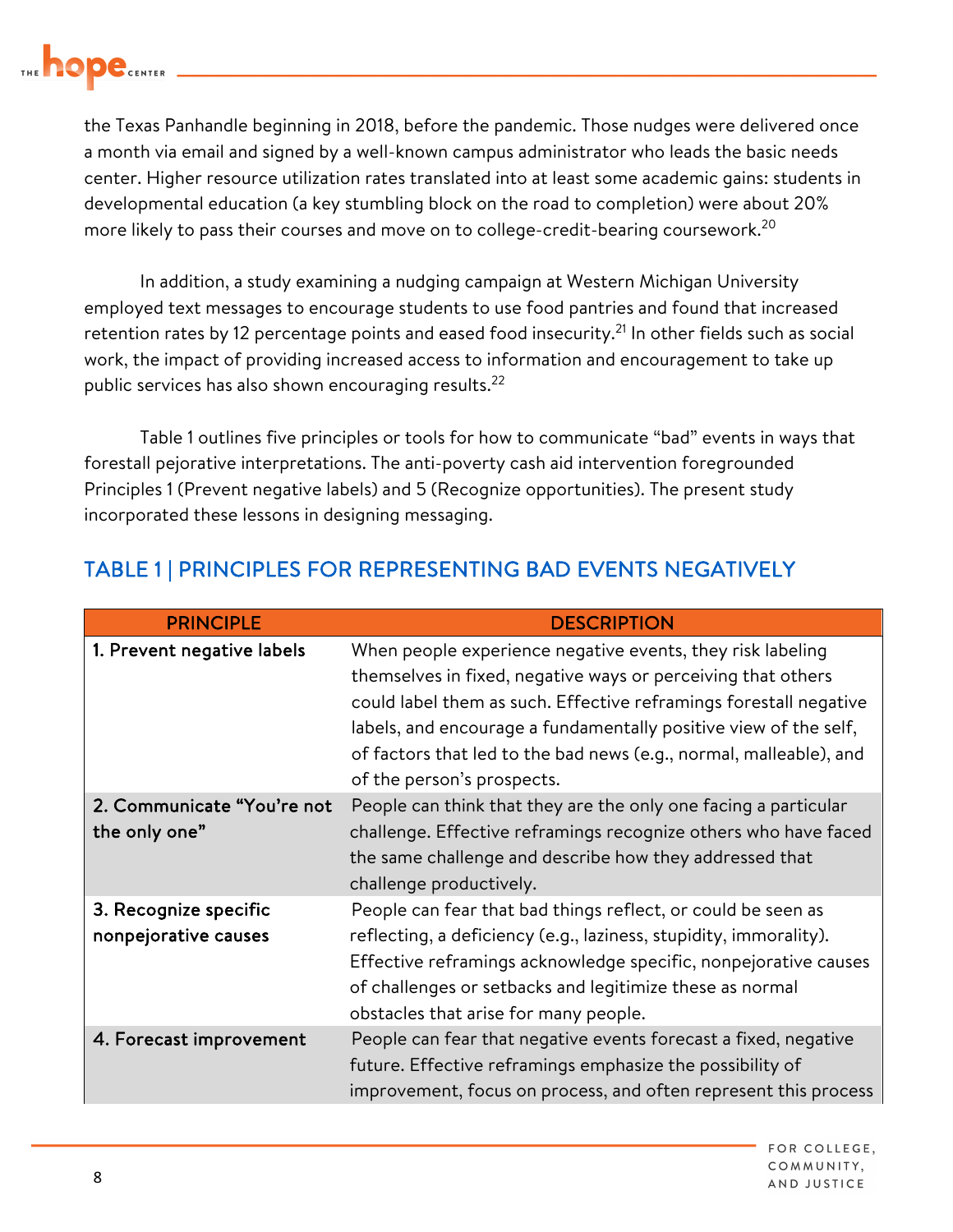

|                            | collectively (we're on the same team/I'm not judging you).      |
|----------------------------|-----------------------------------------------------------------|
| 5. Recognize opportunities | In some cases, it is possible to represent aspects of the "bad" |
|                            | event as positive, meaningful, or useful, and thus not just as  |
|                            | something to be overcome but as a harbinger of or opportunity   |
|                            | for growth and improvement.                                     |

Source | Adapted from Walton & Brady, 2020.

This project used these principles and relevant past research to develop specific messages about specific non-tuition resources with the following research questions:

(1) Do nudges about non-tuition support programs increase community college students' use of non-tuition support programs?

 (2) Does different nudge framing (information only or "attuned") influence students' sense of belonging with their institution or empowerment toward help-seeking behaviors?

(3) Do the effects of nudges on utilization differ according to the framing?

(4) Do the effects of nudges on utilization vary by students' demographic characteristics (gender, race/ethnicity, or age) or Expected Family Contribution?

We first examine whether different nudging framing impacted students' sense of belonging at their institution or their self-empowerment in a non-causal framework. We then evaluate their effectiveness in increasing resource utilization along objective measures. More specifically, we explore whether two different types of messaging (empowering positive psychological framing vs. strictly informational) improve students' utilization of key resources when compared to a third control group of students that did not receive nudging. The project also examines whether increased utilization translates into improved academic outcomes; a question addressed in a later paper.

## SETTING AND INTERVENTION

Dallas College, one of the largest community colleges in Texas, enrolls a racially, ethnically, and educationally diverse group of approximately 80,000 students with substantial needs for non-tuition.<sup>23</sup> While tuition at Dallas College is relatively low compared to other colleges and universities in the country, the cost of living is high. In fact, among the country's 20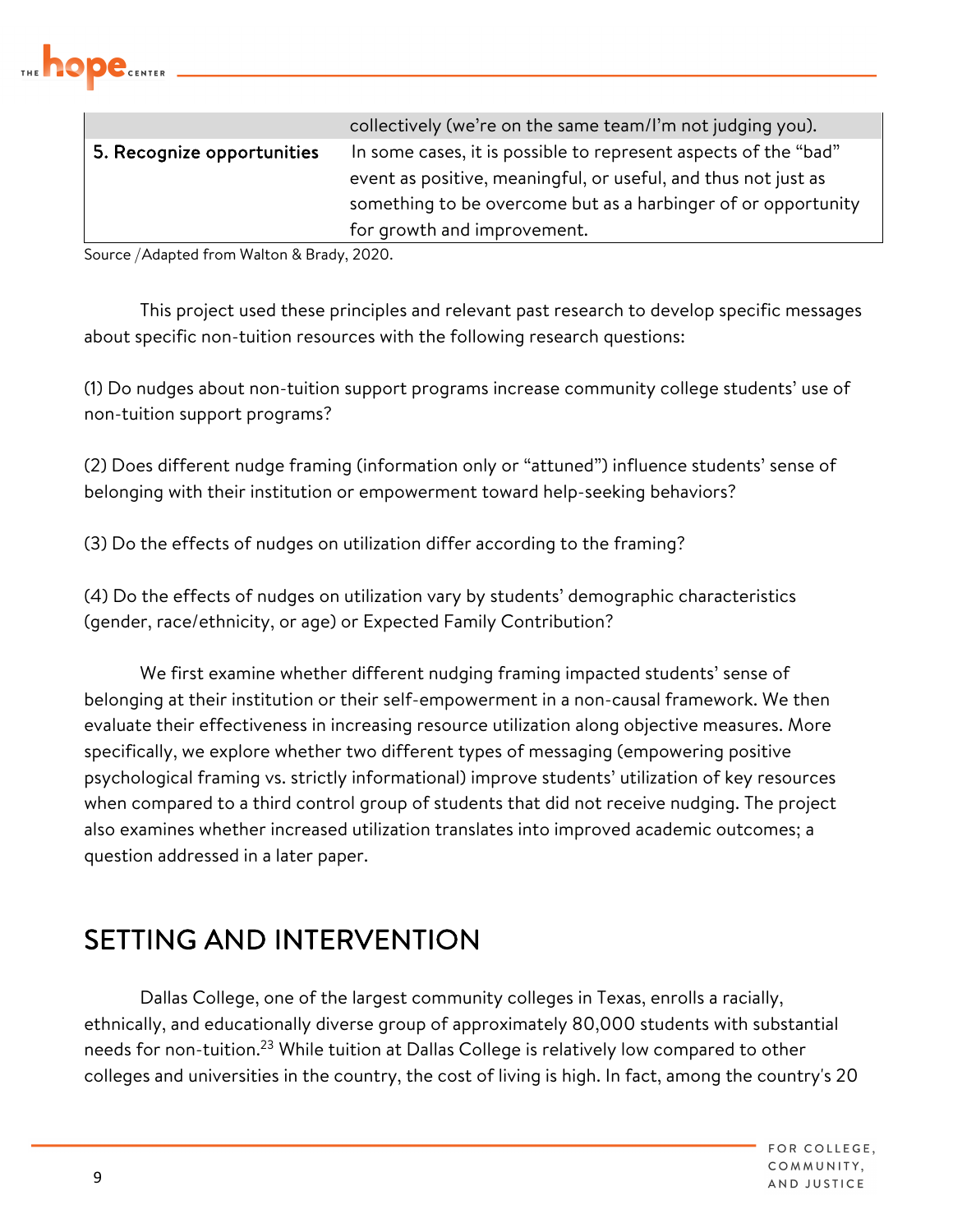

largest metropolitan areas, Dallas is the fifth most expensive despite having some of the most affordable housing.<sup>24</sup>

Surveys of Dallas College students conducted before the pandemic (in fall 2016 and 2019) found that 58% of respondents experienced basic needs [insecurity.](https://insecurity.25)<sup>25</sup> Despite an increase in available non-tuition supports offered by Dallas College over that period, basic needs insecurity did not markedly decline. A key reason seems to be that just 31% of students experiencing basic needs insecurity used campus supports. Only 18% of students used the campus food pantry, just 5% accessed help obtaining SNAP, and only 1% received emergency aid.

 The study presented here took place at Dallas College during its first year as a comprehensive campus. Notably, this was also the first term following the start of the COVID-19 pandemic. The summer before program implementation, and at the start of the pandemic, Dallas County Community College District was comprised of seven individual colleges. These colleges merged to become Dallas College at the start of the 2020-21 academic year, which included the centralization of resources across the various campuses. This included a variety of supports pulled together across the large system, including emergency aid delivered on the **Edquity platform**, and resource navigators to help students connect to public benefits programs, as well as other resources for food and housing. These supports were available to all students and were advertised using Dallas College's standard marketing practices.

#### INTERVENTION

To enhance existing marketing practices and improve resource utilization, we designed specific text message nudges and delivered them to a sample of students at Dallas College using the Signal Vine platform. We conducted usability testing through focus groups with Dallas College students to enhance this process with concrete feedback on content, wording, and timing of texts. For example, students suggested providing more information in a single text than less to avoid the text looking like spam or feeling impersonal.

Researchers then coordinated text timing with Dallas College to ensure that the oncampus Dallas College Navigator office was prepared for an increase in students reaching out when relevant texts were disseminated. The Edquity emergency aid app was available 24/7 to students and could accommodate shifts in volume.

Table 2 offers an example of the two types of nudges, one provided *information only* about a resource and the other focused on empowering students and reducing stigma or an "attuned" message about the resource. The specific resource in the texts varied over time,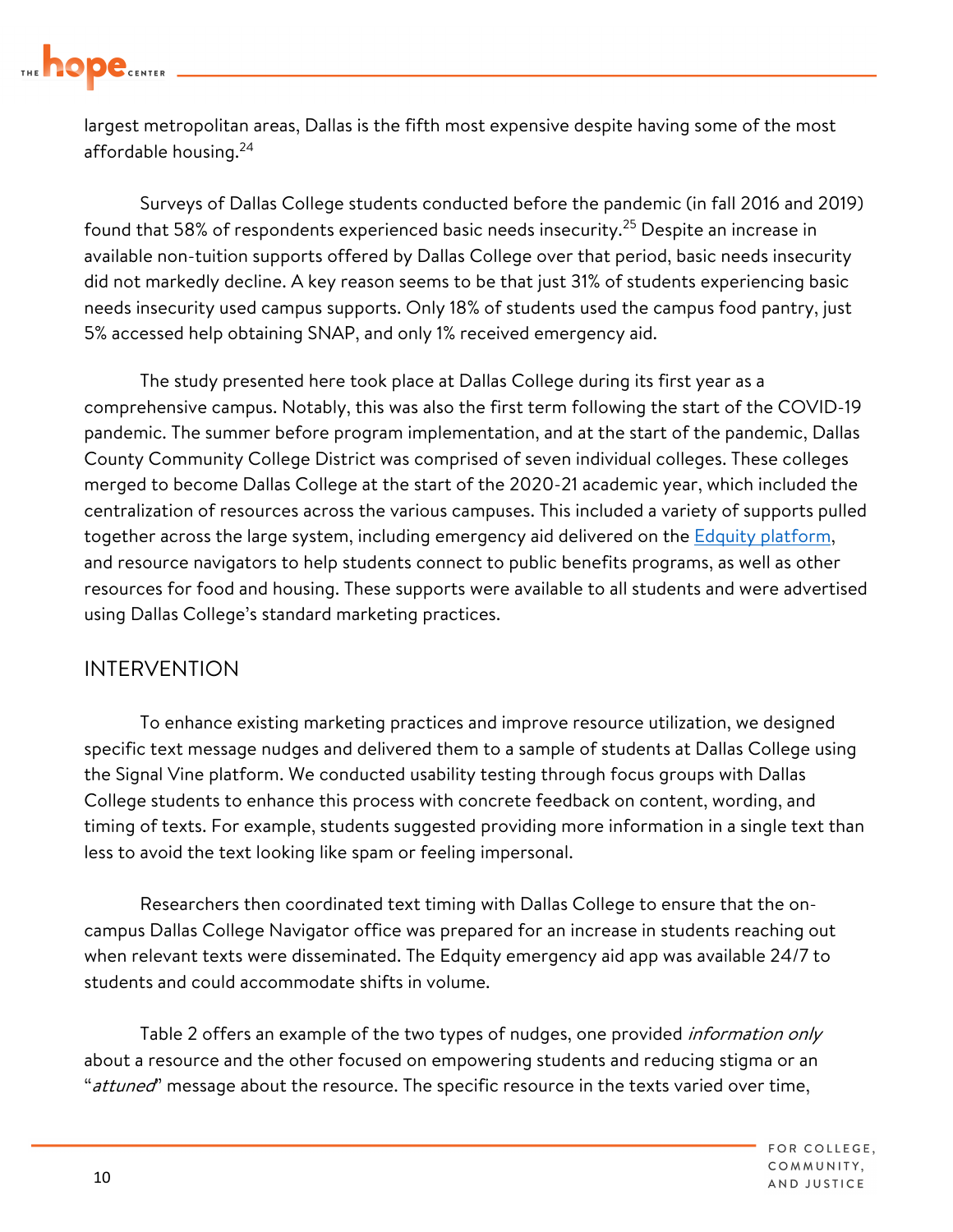

emphasizing emergency aid and the availability of resource navigators as well as financial aid supports (see Appendix H-6 for a messaging calendar).

#### TABLE 2 | NUDGING TEXT EXAMPLE

| <b>Information-Only</b>               | <b>Attuned</b>                     |
|---------------------------------------|------------------------------------|
|                                       |                                    |
|                                       |                                    |
|                                       | Hey, this is Alex with Dallas      |
|                                       | College. We know many students     |
|                                       | are facing financial challenges.   |
| Hey, this is Alex with Dallas         | Whatever situation you face, our   |
| College. If you need extra financial  | emergency grants are intended      |
| support, check out our emergency      | to help you meet your needs and    |
| grants. Available to students         | make progress toward your goals.   |
| taking 6+ credits. Click this link to | Available to students taking 6+    |
| apply:                                | credits! Click this link to apply: |
| www.dcccd.edu/emergencyaidtext        | www.dcccd.ed/emergencyaidtext      |

Texts went to students once per week beginning in mid-September 2020 and continued through spring 2021; in total 30 texts were sent over 31 weeks. All nudges came from "Alex with Dallas College" and included consistent links to resources.

#### ATTUNED MESSAGING

following our two types of [messaging.](https://messaging.27) $^{27}$  To ensure reasonable response rates, students received survey: \$15 for the treatment group and \$20 for the control group. $^{28}$ To better understand if, and how, attuned messaging may have differential influences on sense of empowerment and belonging as compared to information-only nudging we fielded a survey. In late fall 2020, we surveyed a random subsample of the students eligible for the intervention (see Analytic Sample section for more detail). This survey sample included 1,500 students from each treatment group and 1,000 students from the control group for a total of 4,000 students.<sup>26</sup> The survey included questions about belongingness, empowerment, and perceptions of support at Dallas College in response to messages about various resources one email and four texts, and incentives were provided to all students who participated in the

Across study groups, students were provided information-only and attuned messages for four campus-based resources: Emergency Aid, financial aid, public benefits, and campus food and housing. After each message, students were asked about how that nudge messaging made them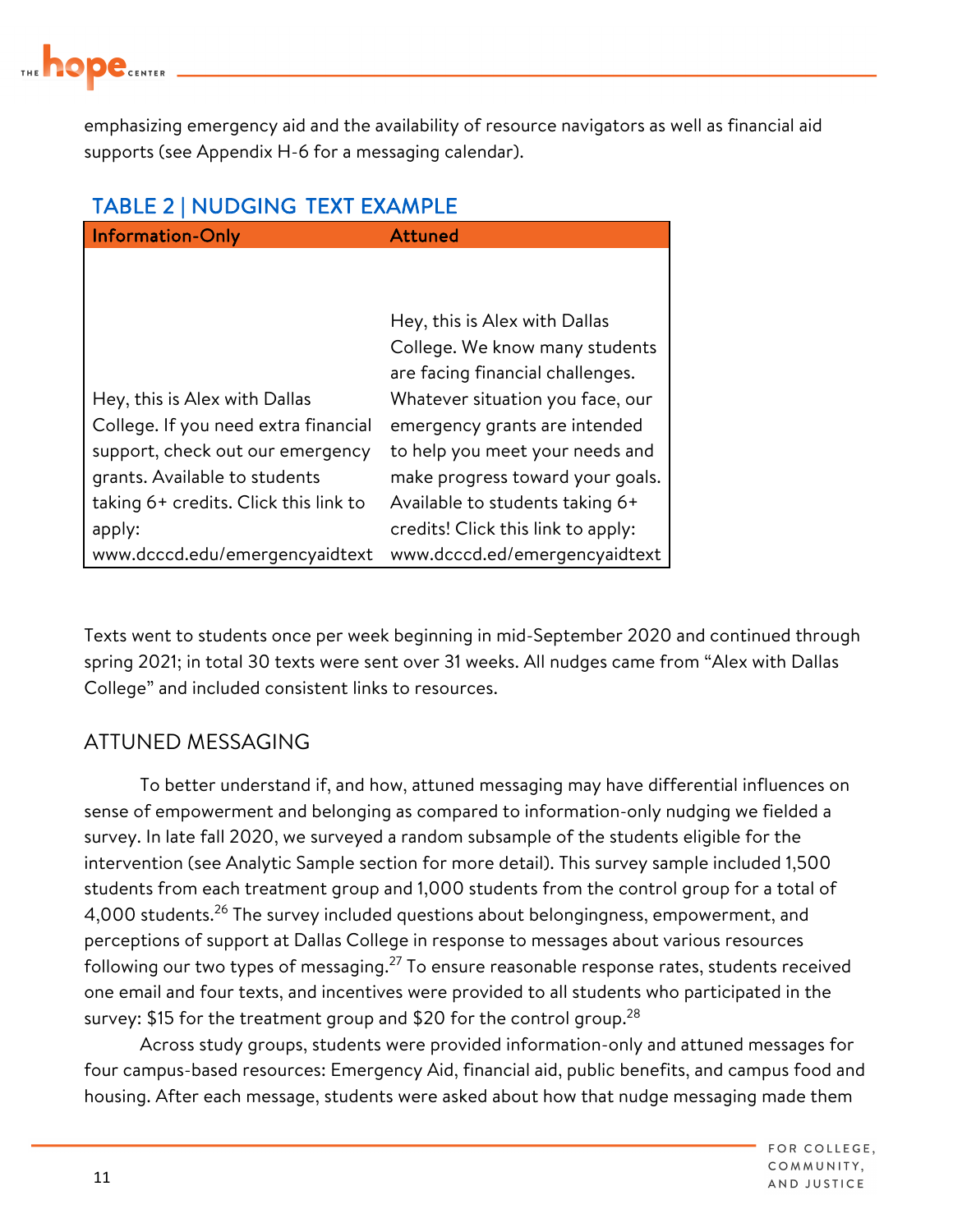

feel toward Dallas College. Students were asked to rate their feelings (e.g., "How respected would you feel by this text?") on a five-point Likert scale (Not at all, Slightly, Moderately, Very, and Extremely). Students were provided messages of information-only and attuned nudges for four campus-based services. Table 3 depicts the results of our comparison between message types. Overall, attuned messages result in greater feelings of belongingness and connection to Dallas College than information-only messages.

However, these relationships varied somewhat by the resources students were nudged to use. Attuned messages are associated with more positive results for students when nudged to public benefits and food and housing assistance more than the information-only messages. However, differences between attuned and information-only messaging appear less meaningful when nudges are directed to emergency and financial aid resources.

|                              | <b>Public</b>   | <b>Food &amp; Housing</b> |                      |                      |
|------------------------------|-----------------|---------------------------|----------------------|----------------------|
|                              | <b>Benefits</b> | Assistance                | <b>Financial Aid</b> | <b>Emergency Aid</b> |
| Respected                    | n/d             | n/d                       | n/d                  | n/d                  |
| Empowered                    | $+$ +           | $+ +$                     | $+$                  | n/d                  |
| Motivated                    | $+ +$           | $+$                       | n/d                  | n/d                  |
| Understood                   | $+$ +           | $+$                       | n/d                  | n/d                  |
| Cared For                    | $+$             | n/d                       | n/d                  | n/d                  |
| Supported                    | n/d             | n/d                       | n/d                  | n/d                  |
| Connected to<br><b>DCCCD</b> | $+ +$           | n/d                       | n/d                  | n/d                  |

## TABLE 3 | COMPARISON OF STUDENT PERCEPTIONS OF ATTUNED VS. ILV MESSAGES, BY RESOURCE TYPE

Source | Survey of eligible students.

 Notes | Answers above with n/d where differences between messaging styles did not meet a p<0.10, + at p<0.10, and ++ at p<0.05 significance level. See appendix H-1 for additional details.

 also examined student perceptions of seeking or receiving aid across study groups. Expanding our While the analyses in Table 3 compare the message types using the full survey sample, we exploration, we use confirmatory factor analysis (CFA) to examine how different types of text messages could influence students' college experiences and perceptions about seeking emergency aid in six areas. Overall, there were no statistically significant differences between nudged versus not nudged groups or by message types (Tables 4 & 5).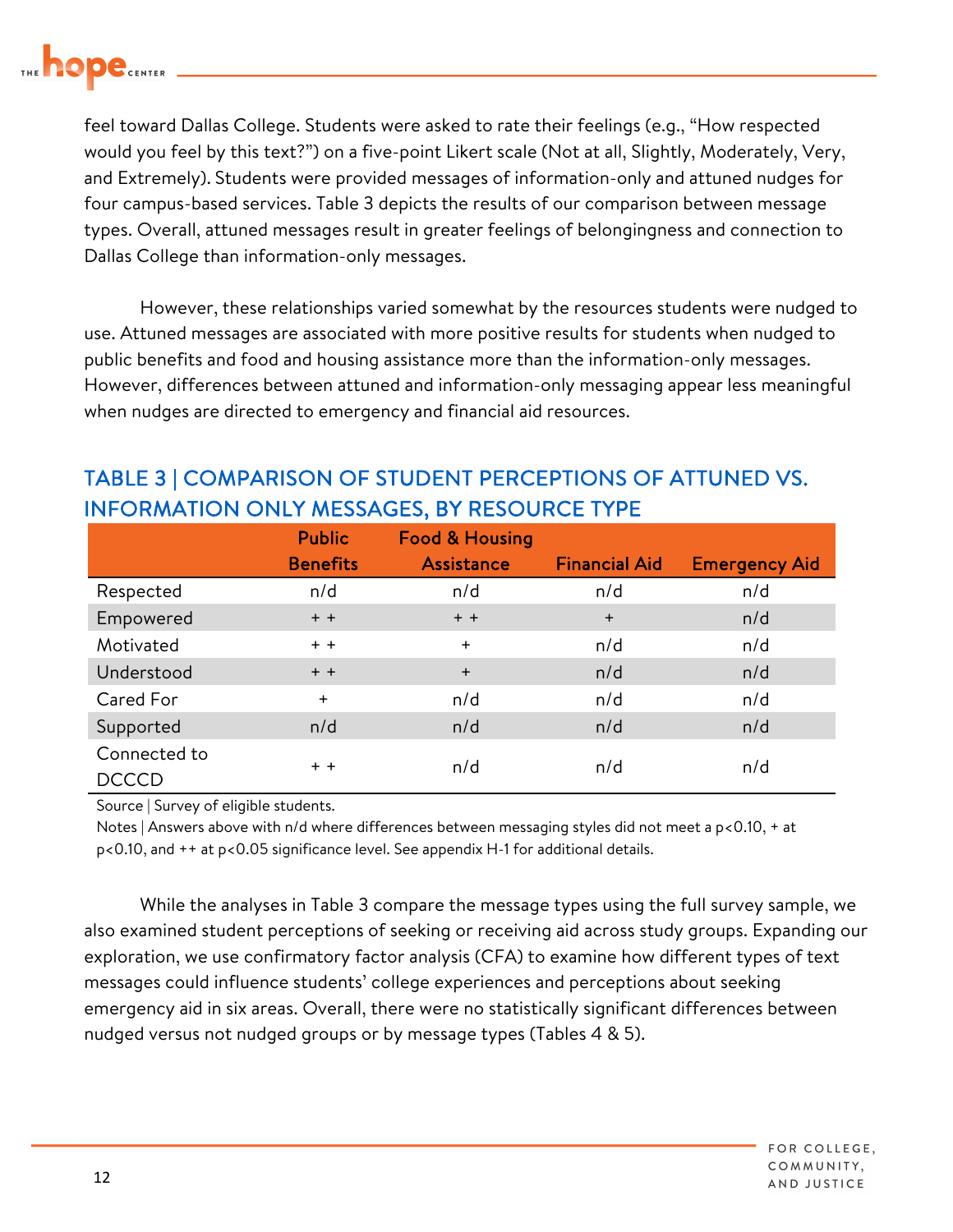

### TABLE 4 | COMPARISON OF STUDENT PERCEPTIONS OF SEEKING AID AT DALLAS COLLEGE, BY NUDGED/NOT NUDGED GROUP

|                                                                      | <b>Not</b>    |           |               |           |               |                              |     |
|----------------------------------------------------------------------|---------------|-----------|---------------|-----------|---------------|------------------------------|-----|
|                                                                      | <b>Nudged</b> |           | <b>Nudged</b> |           |               |                              |     |
|                                                                      | Group         |           | Group         |           |               |                              |     |
| Factor                                                               | Mean          | <b>SD</b> | Mean          | <b>SD</b> | $p-$<br>value | <b>Effect</b><br><b>Size</b> | N   |
| How normal do you think it is to seek<br>emergency aid?              | 0.04          | 1.01      | $-0.04$       | 0.99      | 0.31          | 0.08                         | 239 |
| Do you feel empowered in seeking<br>emergency aid?                   | 0.02          | 1.03      | $-0.03$       | 0.94      | 0.45          | 0.06                         | 247 |
| How motivated are you to seek<br>emergency aid?                      | 0.03          | 0.99      | $-0.05$       | 1.04      | 0.26          | 0.09                         | 232 |
| Do you feel that there is a stigma in<br>seeking aid?                | $-0.01$       | 0.98      | 0.02          | 1.05      | 0.68          | 0.03                         | 239 |
| Do you feel shame in applying for<br>emergency aid?                  | $-0.02$       | 0.98      | 0.02          | 1.04      | 0.57          | 0.04                         | 239 |
| Do you feel empowered in applying<br>for or receiving emergency aid? | 0.03          | 0.95      | $-0.01$       | 1.10      | 0.58          | 0.04                         | 238 |

Source | Survey of eligible students.

 conducted to produce predicted principal component factor estimates. Test statistics represent significance of unpaired within-group differences for each construct; SD refers to standard deviation, p-value defines the statistical significance of differences between groups. See appendix H-1 for additional details. Notes | Items were grouped across common constructs based on correlation analysis. Factor analysis was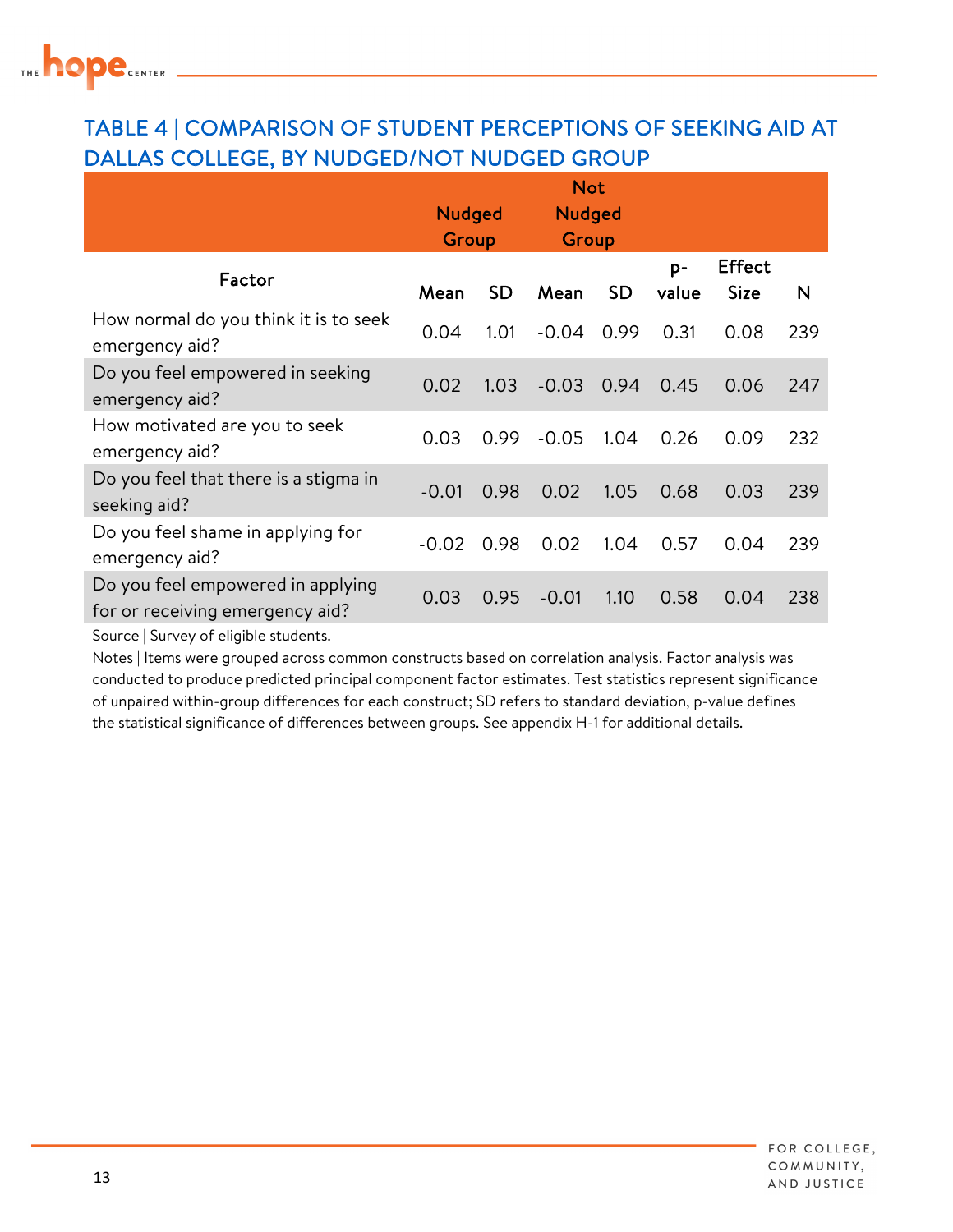### TABLE 5 | COMPARISON OF STUDENT PERCEPTIONS OF SEEKING AID AT DALLAS COLLEGE, BETWEEN NUDGED GROUPS

|                                                                      | Info-Only     |           | <b>Attuned</b> |      | <b>Differences</b><br><b>Between</b> |               |     |
|----------------------------------------------------------------------|---------------|-----------|----------------|------|--------------------------------------|---------------|-----|
|                                                                      | <b>Groups</b> |           | Group          |      | <b>Treatment Groups</b>              |               |     |
|                                                                      |               |           |                |      | p-                                   | <b>Effect</b> |     |
|                                                                      | Mean          | <b>SD</b> | Mean           | SD.  | value                                | <b>Size</b>   | N   |
| How normal do you think it is to seek<br>emergency aid?              | 0.05          | 0.99      | 0.03           | 1.02 | 0.78                                 | 0.02          | 276 |
| Do you feel empowered in seeking<br>emergency aid?                   | 0.03          | 1.00      | 0.01           | 1.05 | 0.80                                 | 0.02          | 291 |
| How motivated are you to seek<br>emergency aid?                      | 0.02          | 1.03      | 0.05           | 0.94 | 0.72                                 | 0.03          | 282 |
| Do you feel that there is a stigma in<br>seeking aid?                | $-0.04$       | 1.00      | 0.02           | 0.97 | 0.50                                 | 0.06          | 287 |
| Do you feel shame in applying for<br>emergency aid?                  | 0.01          | 1.00      | $-0.05$        | 0.95 | 0.45                                 | 0.06          | 284 |
| Do you feel empowered in applying for<br>or receiving emergency aid? | 0.03          | 0.98      | 0.03           | 0.93 | 0.96                                 | 0.00          | 285 |

Source | Survey of eligible students.

 Notes | Items were grouped across common constructs based on correlation analysis. Factor analysis was conducted to produce predicted principal component factor estimates. Test statistics represent significance of unpaired within-group differences for each construct; SD refers to standard deviation, p-value defines the statistical significance of differences between groups. See appendix H-1 for additional details.

Given the limited, though statistically significant, variation from different modalities of nudging, we anticipate minimal differences in the causal impact of nudging on outcomes across nudge-types. However, as shown in Table 3, there is reason to believe that these different types of nudging may have more of an influence on empowerment and belonging when referring to certain types of supports.

#### EXPERIMENTAL SAMPLE

To understand these relationships more deeply, we examine the impact of nudging, by modality, using a causal framework on the full sample of students and utilization outcomes (a subsequent paper will examine academic outcomes). Eligibility for the experimental sample was focused on students who were deemed likely to benefit from additional supports for their non-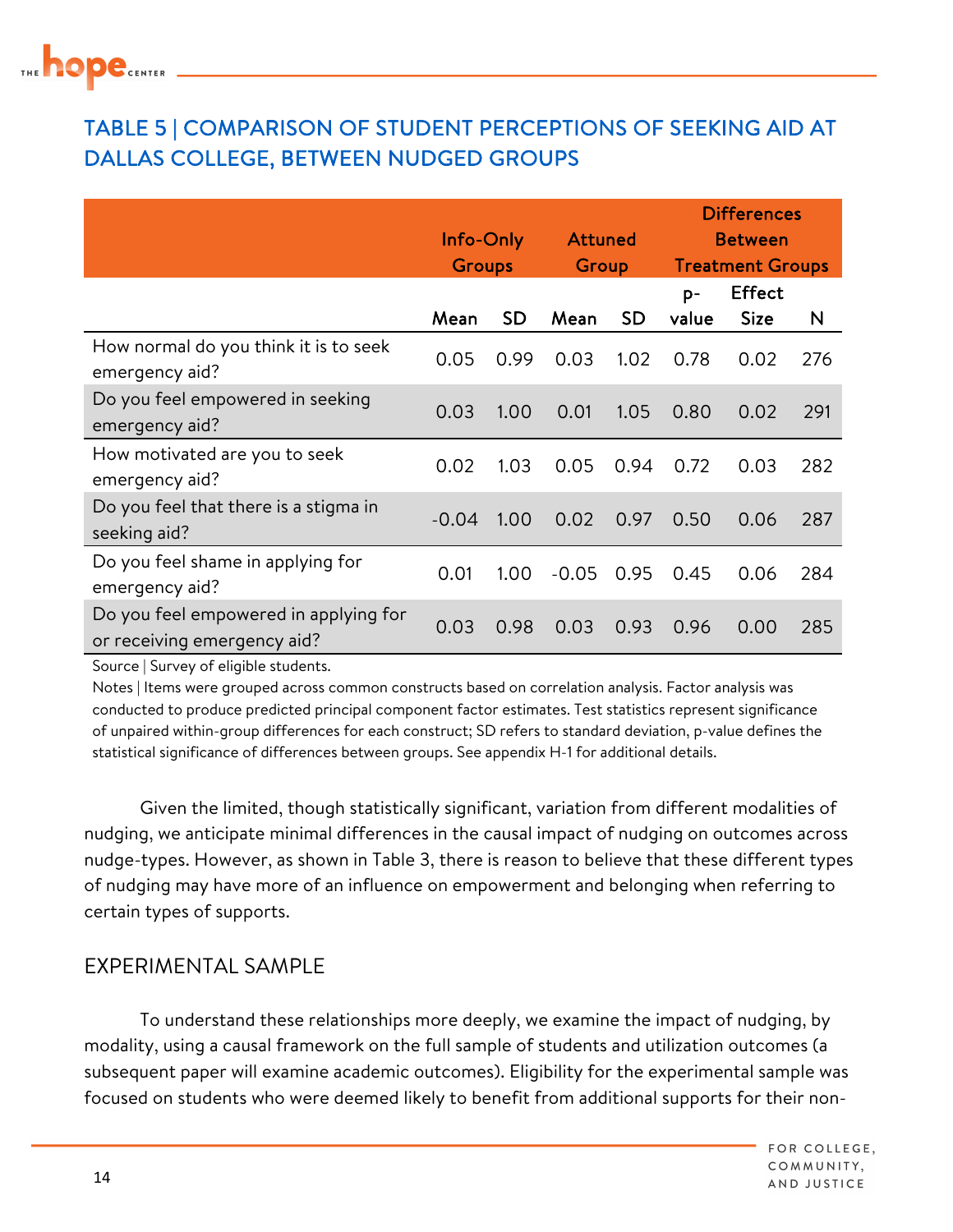

academic expenses. Specifically, eligible students were enrolled in Dallas College but were not in a dual-credit program, filed a FAFSA or Texas Application for Financial State Aid, and had an Expected Family Contribution that put them at 200% or less of the Pell eligibility threshold (among those who filed FAFSA). In other words, this was a verifiably moderate- to low-income community college student population.

texts while the other half were sent *attuned* texts. In total, approximately 18,000 students met the eligibility criteria. Based on available resources to pay for text messaging, half were assigned to nudging while the other half were not and serve as a comparison group. Fifty percent of nudged students were sent *information-only*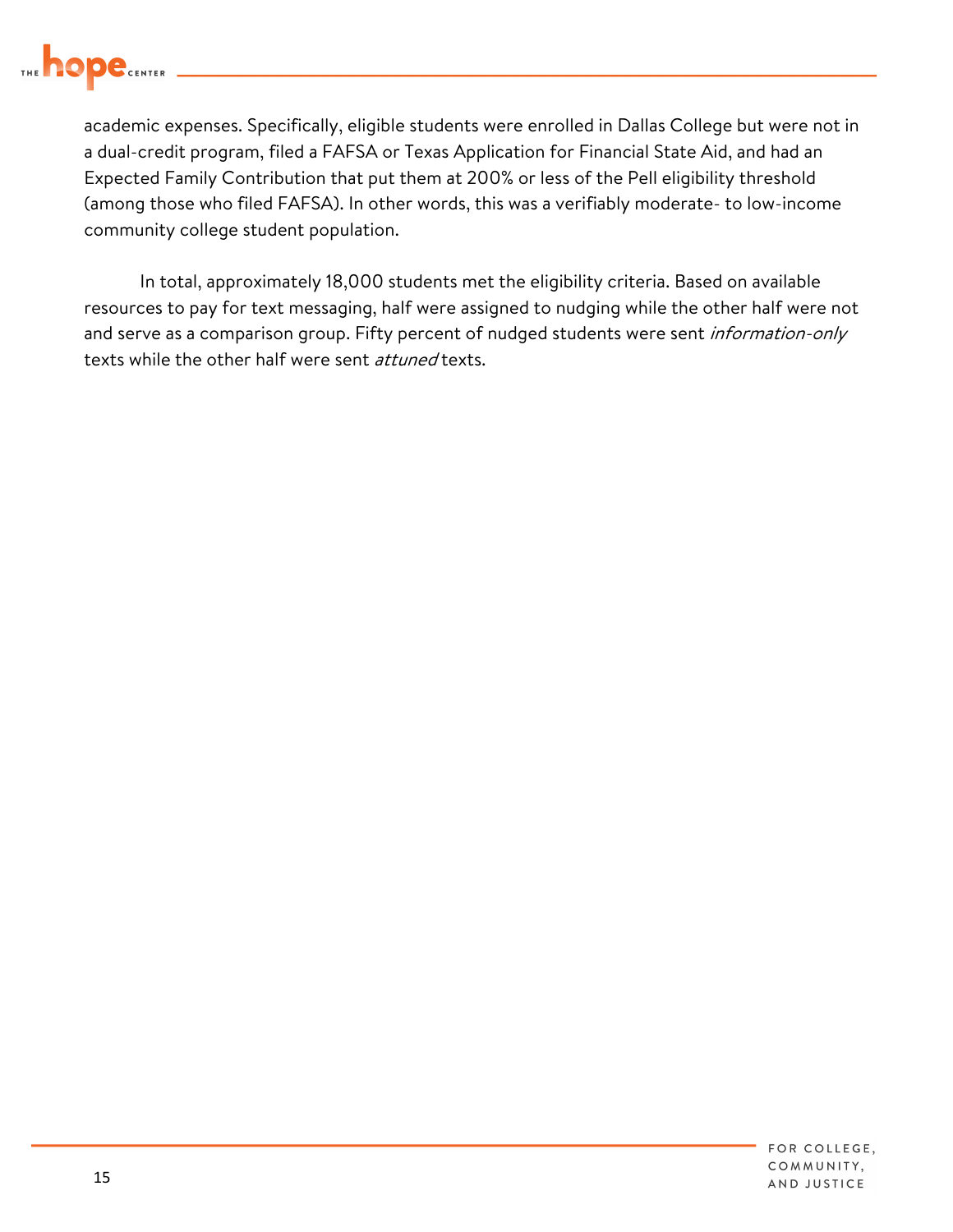

### TABLE 6 | BASELINE CHARACTERISTICS AMONG ELIGIBLE STUDENTS, BY **GROUP**

| <b>Category</b>                               | All         | <b>Text</b><br><b>Nudges</b><br>- Info<br>Only<br><b>Group</b> | <b>Text</b><br><b>Nudges</b><br>$\blacksquare$<br><b>Attune</b><br>d Group | <b>Both</b><br><b>Treatmen</b><br>t Groups | <b>No</b><br><b>Outreac</b><br>$h -$<br><b>Control</b><br><b>Group</b> | p-<br>value | <b>Effect Size</b><br><b>Control</b><br><b>Group vs</b><br><b>Both</b><br><b>Treatmen</b><br>t Groups | N                       |
|-----------------------------------------------|-------------|----------------------------------------------------------------|----------------------------------------------------------------------------|--------------------------------------------|------------------------------------------------------------------------|-------------|-------------------------------------------------------------------------------------------------------|-------------------------|
| Overall                                       | 18,287      | 4,500                                                          | 4,500                                                                      | 9,000                                      | 9,287                                                                  |             |                                                                                                       |                         |
| <b>Gender Identity (%)</b>                    |             |                                                                |                                                                            |                                            |                                                                        |             |                                                                                                       |                         |
| Female                                        | 78.46       | 67.13                                                          | 68.08                                                                      | 67.62                                      | 68.99                                                                  | 0.05        | 0.04                                                                                                  | 12,49<br>3              |
| Race/Ethnicity (%)                            |             |                                                                |                                                                            |                                            |                                                                        |             |                                                                                                       |                         |
| African<br>American/Blac<br>$\mathsf k$       | 30.76       | 29.31                                                          | 29.11                                                                      | 29.06                                      | 29.07                                                                  | 0.98        | 0.00                                                                                                  | 5,315                   |
| Hispanic/Latinx                               | 42.28       | 44.34                                                          | 44.27                                                                      | 44.52                                      | 43.99                                                                  | 0.47        | 0.01                                                                                                  | 8,092                   |
| <b>Expected Family Contribution (\$)</b>      |             |                                                                |                                                                            |                                            |                                                                        |             |                                                                                                       |                         |
| <b>EFC</b>                                    | 1725.1<br>7 | 1699.0<br>$\overline{4}$                                       | 1719.32                                                                    | 1709.20                                    | 1740.71                                                                | 0.49        | 0.01                                                                                                  | 16,04<br>8              |
| <b>Negative EFC</b>                           | 3780.4<br>3 | 3584.2<br>$\overline{3}$                                       | 3395.84                                                                    | $-3489.87$                                 | $-4062.99$                                                             | 0.38        | 0.01                                                                                                  | 16,04<br>8              |
| <b>Transcript Information</b>                 |             |                                                                |                                                                            |                                            |                                                                        |             |                                                                                                       |                         |
| Part-Time Fall<br>2019                        | 63.10       | 64.73                                                          | 64.84                                                                      | 64.76                                      | 64.97                                                                  | 0.77        | 0.01                                                                                                  | 11,73<br>6              |
| Cumulative<br>Credits<br>Through June<br>2020 | 28.82       | 28.77                                                          | 28.82                                                                      | 28.79                                      | 28.85                                                                  | 0.88        | 0.00                                                                                                  | 18,28<br>$\overline{7}$ |

 *N = 18,287 and 998* 

Source | Student characteristics provided by Dallas College administrative data.

 Notes | Table reports the effect size of difference between treatment and control groups. Effect size is estimated using Hedges G or Cox's Index, as appropriate. "Effect Size" denotes effect sizes for binary and continuous measures, p-value defines the statistical significance of differences between groups. Data on student characteristics come from Dallas College administrative records. Missing FAFSA data due to students who did not fill out an application for the 2020 academic year. Missing GPA data due to students who dropped out of college, other records with missing information were imputed with zeros. Percentages may not add up to 100 due to rounding. See Appendix H-4 for the full table.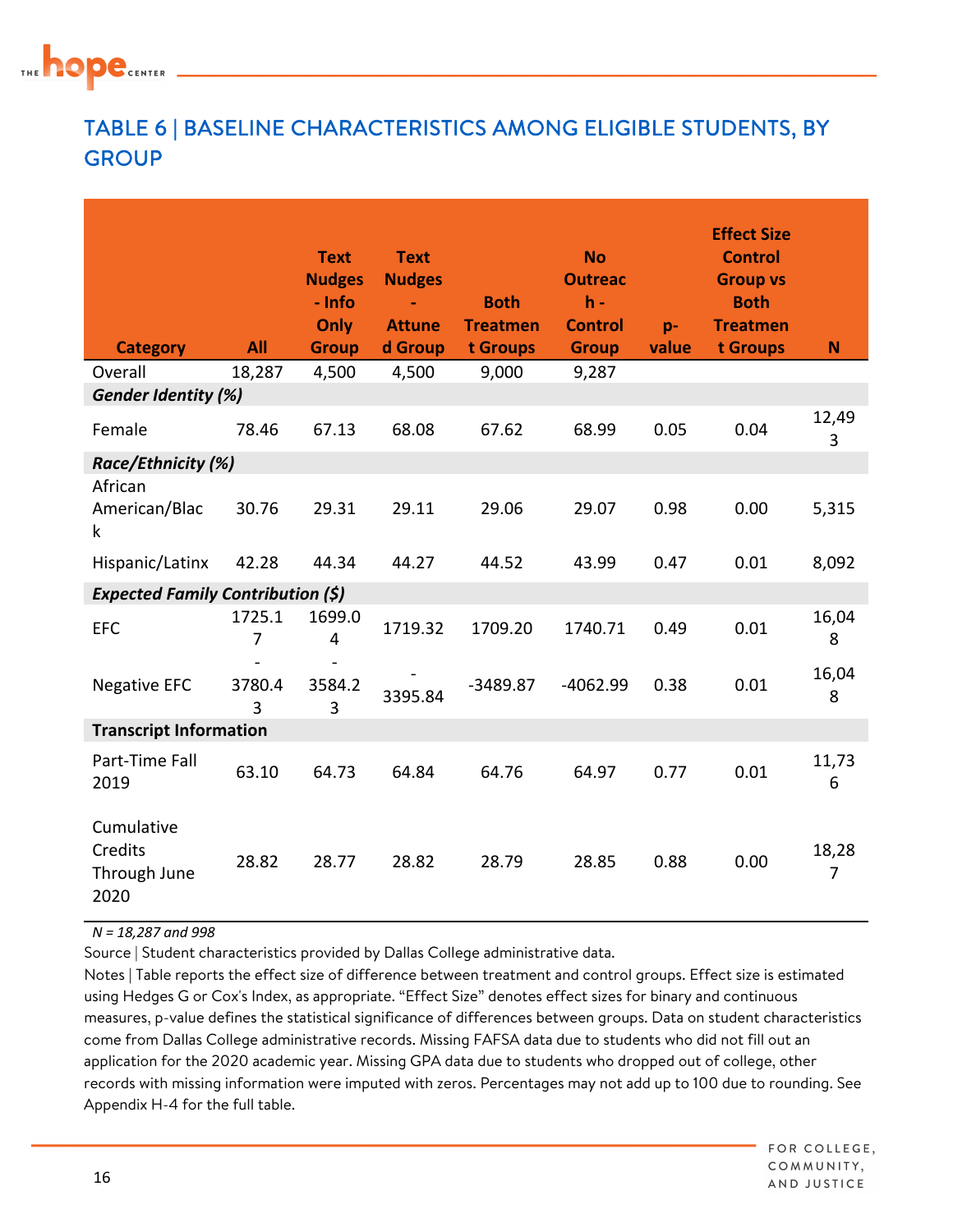

The three resulting groups, two nudged and one not nudged, were equivalent on observable characteristics before the intervention began (Table 6). This means that all subsequent differences may be appropriately attributed to nudging. The students are predominantly female, Hispanic/Latinx or Black, approximately 26 years old, with an average Expected Family Contribution of \$1,725. Almost two-thirds of students were enrolled part-time, held an average GPA of 2.86, and possessed nearly 30 credits as of fall 2020.

#### ANALYTIC APPROACH

We estimated program impacts using the following equation:

(1)  $Y_i = \alpha + \beta * Nudged_i + X_i + \varepsilon_i$ 

where  $\mathsf{y}_\mathsf{i}$  refers to student  $\dot{\mathsf{z}},$  Nudged $_\mathsf{i}$  indicates whether the students received a text nudge (information only or stigma-reducing) rather than the group not nudged;  $\boldsymbol{\mathsf{X}}_{\mathsf{i}}$  is an indicator for unbalanced student-level covariates (e.g., race/ethnicity); and  $\varepsilon_i$  is a student-specific random error term. When analyzing subgroups, we included an additional covariate or set of covariates to examine subgroup-specific impacts (e.g., Nudged x Male). Outcomes are measured using OLS regression; where outcomes are continuous, we use a linear regression model, where outcomes are dichotomous, we rely on a logistic framework and report coefficients of these models as logodds.

providing more services), even a small effect can be very [meaningful.](https://meaningful.29) $^{29}$ The coefficient beta (β) in Equation (1) represents the causal effect of being encouraged to seek out non-tuition supports on the outcome measure " $Y_i$ " (e.g., apply for emergency aid). This is known as an intent-to-treat (ITT) estimate and represents an important policy parameter. Because information and/or encouragement interventions are relatively low-cost (compared to

## IMPLEMENTATION AND ENGAGEMENT

We assess program implementation in two ways: rates of opt-out from text messages and website activity. Overall, opt-outs of receiving text messages are low; 7% of students in the nudged groups opted out during the fall 2020 term, and just 4% opted out during the winter/spring 2021 term.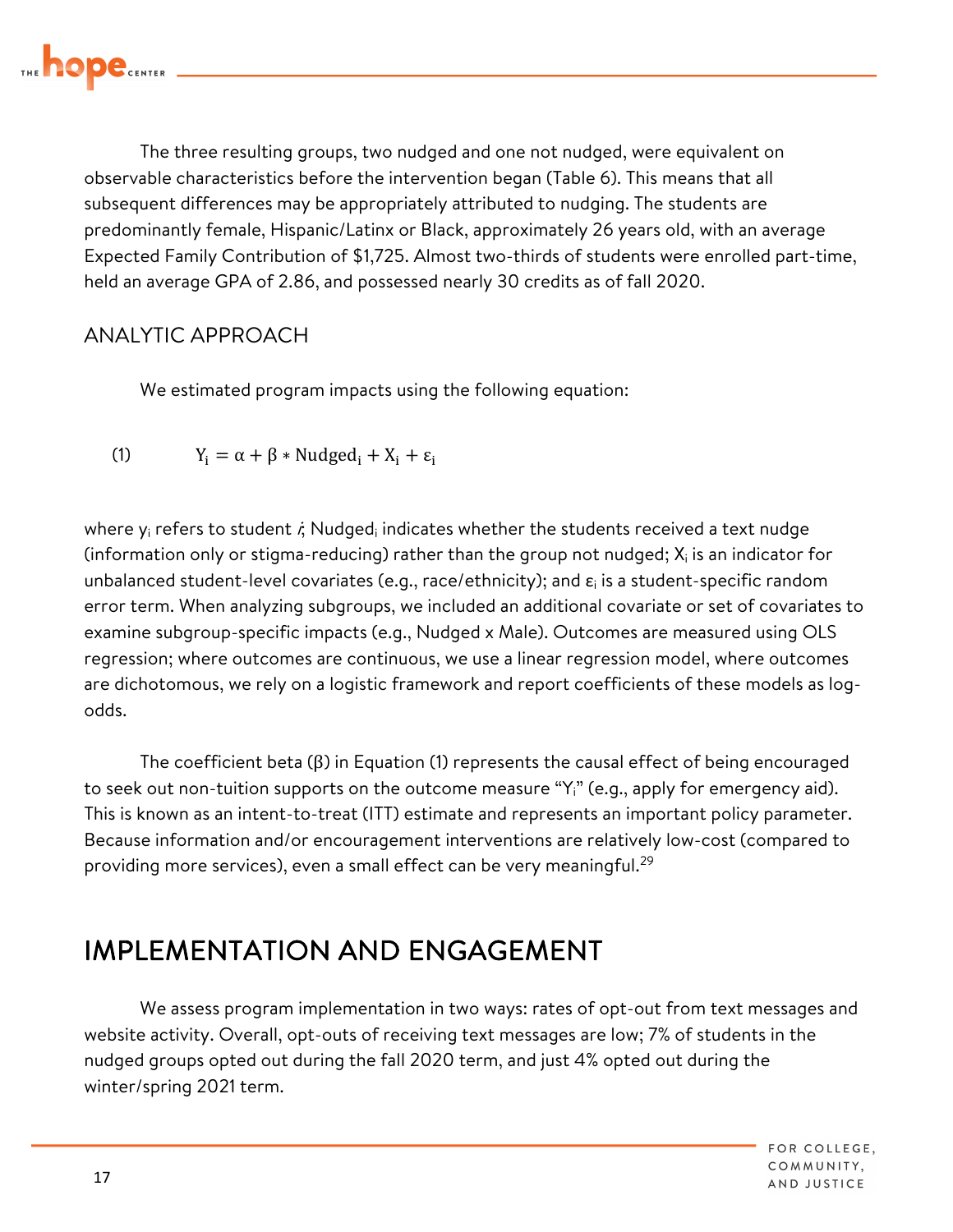

Using data from the resource links provided in each text message we examine the utilization of the resources (emergency aid and resource navigators). Figure 1 shows that website activity consistently peaked almost immediately after nudges were sent (denoted by vertical lines) and dissipates as the week progresses. Notably, activity was higher at the beginning of each term. In addition, the emergency aid link was by far the most utilized resource. Given our findings from Table 3, the high utilization of supports for emergency and financial aid are not surprising as they are associated with empowerment and motivation to seek help.

### FIGURE 1 | DALLAS COLLEGE WEBSITE LINK ACTIVITY, BY RESOURCE TYPE



### AVERAGE IMPACTS OF NUDGING ON RESOURCE UTILIZATION

Using administrative records from Dallas College, we next examine whether text-based nudging generates improvements in students' emergency aid applications or outreach to resource [navigators.](https://navigators.30)<sup>30</sup> Table 7 shows the average impacts, revealing that nudged students are much more likely to access both resources. Nudging increases the rates at which students apply for emergency aid from approximately 32% to 37% (p<0.001), a 15% improvement. Nudging also increases the rates at which students contact resource navigators from 3.75% to 4.35% (p<0.05), a 16% improvement. Those results do not differ by the type of messaging in the nudge.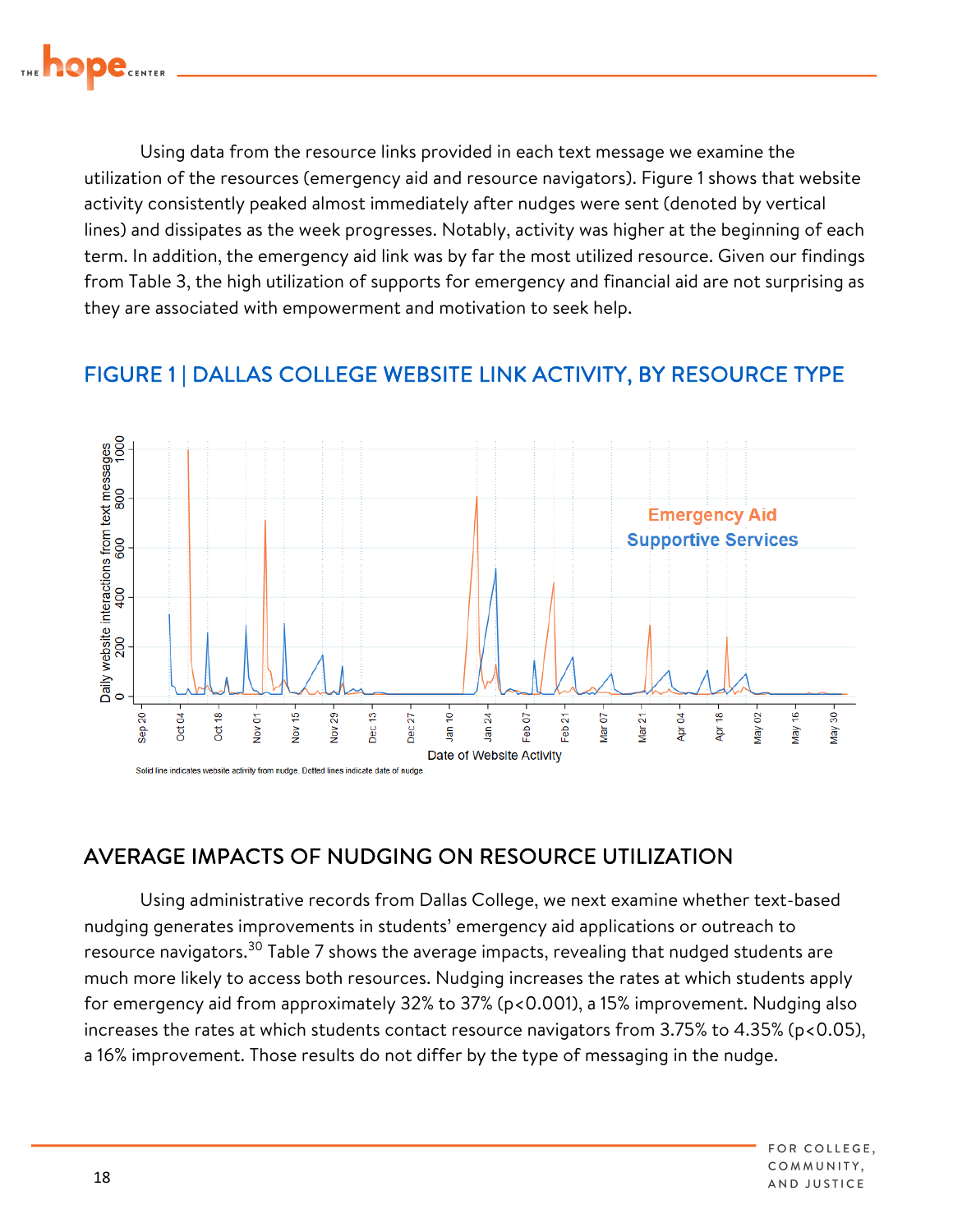### TABLE 7 | COMPARISON OF ADJUSTED IMPACTS OF NUDGES ON EMERGENCY AID AND COLLEGE NAVIGATOR ENGAGEMENT RATES, BY STUDY GROUP

|                                                                | <b>Differences in Emergency Aid</b><br><b>Application Rates</b> |                      |         | <b>Differences in College</b><br><b>Navigator Engagement Rates</b> |                      |         |
|----------------------------------------------------------------|-----------------------------------------------------------------|----------------------|---------|--------------------------------------------------------------------|----------------------|---------|
|                                                                | Ref<br>(avg)                                                    | Impact<br>$(X$ diff) | p-value | Ref<br>(avg)                                                       | Impact<br>$(X$ diff) | p-value |
| Model 1: Nudging Groups<br>vs Control (ref)                    | 31.79                                                           | 4.87                 | 0.00    | 3.75                                                               | 0.60                 | 0.02    |
| Model 2: Attuned vs<br><b>Information Only Nudges</b><br>(ref) | 34.52                                                           | 0.59                 | 0.55    | 3.41                                                               | $-0.01$              | 0.99    |
| Model 3: Attuned Nudges<br>vs Control (ref)                    | 31.79                                                           | 5.17                 | 0.00    | 3.75                                                               | 0.59                 | 0.07    |
| Model 4: Information<br>Only Nudges vs Control<br>(ref)        | 31.79                                                           | 4.58                 | 0.00    | 3.41                                                               | 0.60                 | 0.07    |

 $N = 18,287$ 

 Source | Data on Dallas College Navigator (DCN) engagement are from DCN case management system where Navigators track student engagements via phone, email, or web referrals. Data on emergency aid are based on applications for emergency aid submitted to Edquity via cell phone applications and web browser. estimation marginal effects based on a logistic regression that controlled for race/ethnicity and FAFSA application Notes | Impact represents percent point differences in the use of service by students in each group via poststatus; p-value defines the statistical significance of the difference reported. See Appendix H-7 for means and H-8 for unadjusted models.

In summary, we find that while the type of nudging does not have a meaningful difference in resource utilization, nudging itself has a positive impact on students' utilization of resources. We hypothesize, based on our non-experimental analysis, that this is likely due to the texts' influence on empowerment and motivation to seek help.

### HETEROGENOUS IMPACTS OF NUDGING ON RESOURCE UTILIZATION

While we find no differences in the nudging type overall, different modalities may have differential impacts for specific groups of students. Some students may benefit more than others from nudging, depending on their needs, access to information, pre-existing level of resource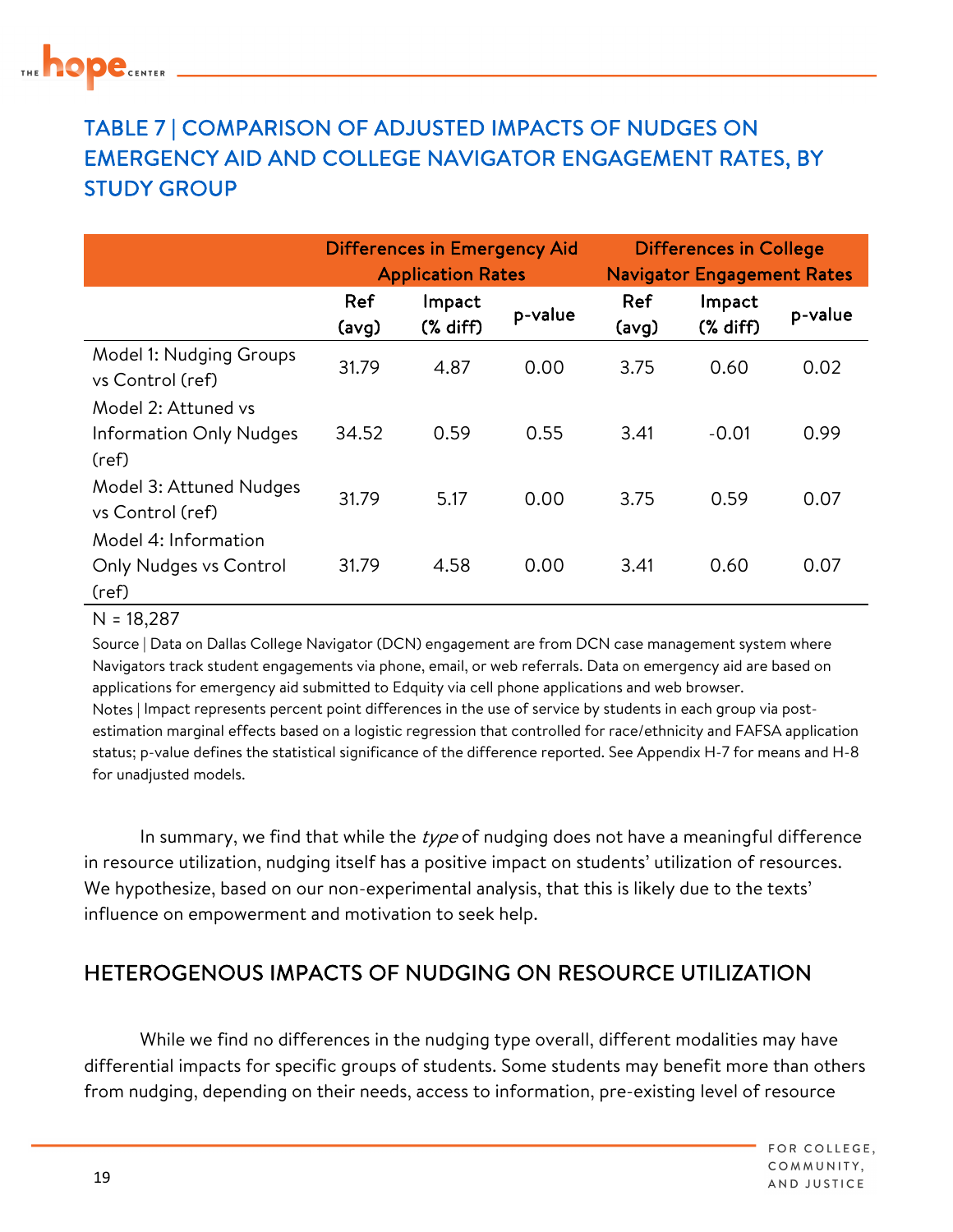

 utilization, and so on. For example, many scholars find Black and Hispanic/Latino men experience disproportionate amounts of shame and stigma when seeking help  $^{31}$ , men in general, have education<sup>33</sup>. We conduct two types of heterogeneity analyses. The first examines differences by students' gender, race/ethnicity, and age. The second examines differences by students' financial different help-seeking behaviors than women<sup>32</sup>, and/or help-seeking empowerment may vary based on a student's current and previous experiences securing financial resources for their need.

There are many evident differences among the types of students that apply for emergency aid and/or contact resource navigators. Students exhibit clear variation in the patterns of use for both emergency aid and resource navigators depending on their gender, race, and EFC status. Negative EFC provides a good example as to how these pre-existing patterns of difference are likely due, at least in part, to underlying differences in need for support and comfort seeking support. In response to nudging, we see a nine-percentage point boost in applications to emergency aid for students with an EFC of zero or above versus a threepercentage point boost for students with negative EFCs (shown in Appendix H-9). Nudging was less impactful in getting students ages 18-20, who already had lower rates of emergency aid application, to apply for support (see Appendix H-10). Instead, students ages 21-25 were particularly receptive to nudging and their application rates rose.

 Table 8, male-identified students are much less likely to apply for emergency aid than female- the Edquity app more on average yet have no meaningful response to nudges while Latinx students do. With what we know about the connectedness of various characteristics of students, we also test for interactions. Overall, interactions between race, gender, and nudges show limited meaningful relationships to the use of the Edquity emergency aid app. For example, as shown in identified students (-0.47, p<0.001); additionally, nudges have no meaningful impact on maleidentified students' use of the Edquity app while there is a substantial impact for femaleidentified students (0.22, p<0.001). Black and White students, compared to Latinx students, use

 shown in Table 9. Effect heterogeneity is most pronounced regarding students' EFC. Use of the Edquity app is more common for students with a negative EFC (0.95, p<0.001) than those with an EFC above zero and, use of resource navigators follows the same pattern though the relationship is not as strong (Table 9). However, as shown in Table 8, for students with a negative EFC who are nudged, their utilization of the app is 16% less than those who do not have a negative EFC. Similar differences are observed by EFC when it comes to seeking support from resource navigators as

> FOR COLLEGE. COMMUNITY, AND JUSTICE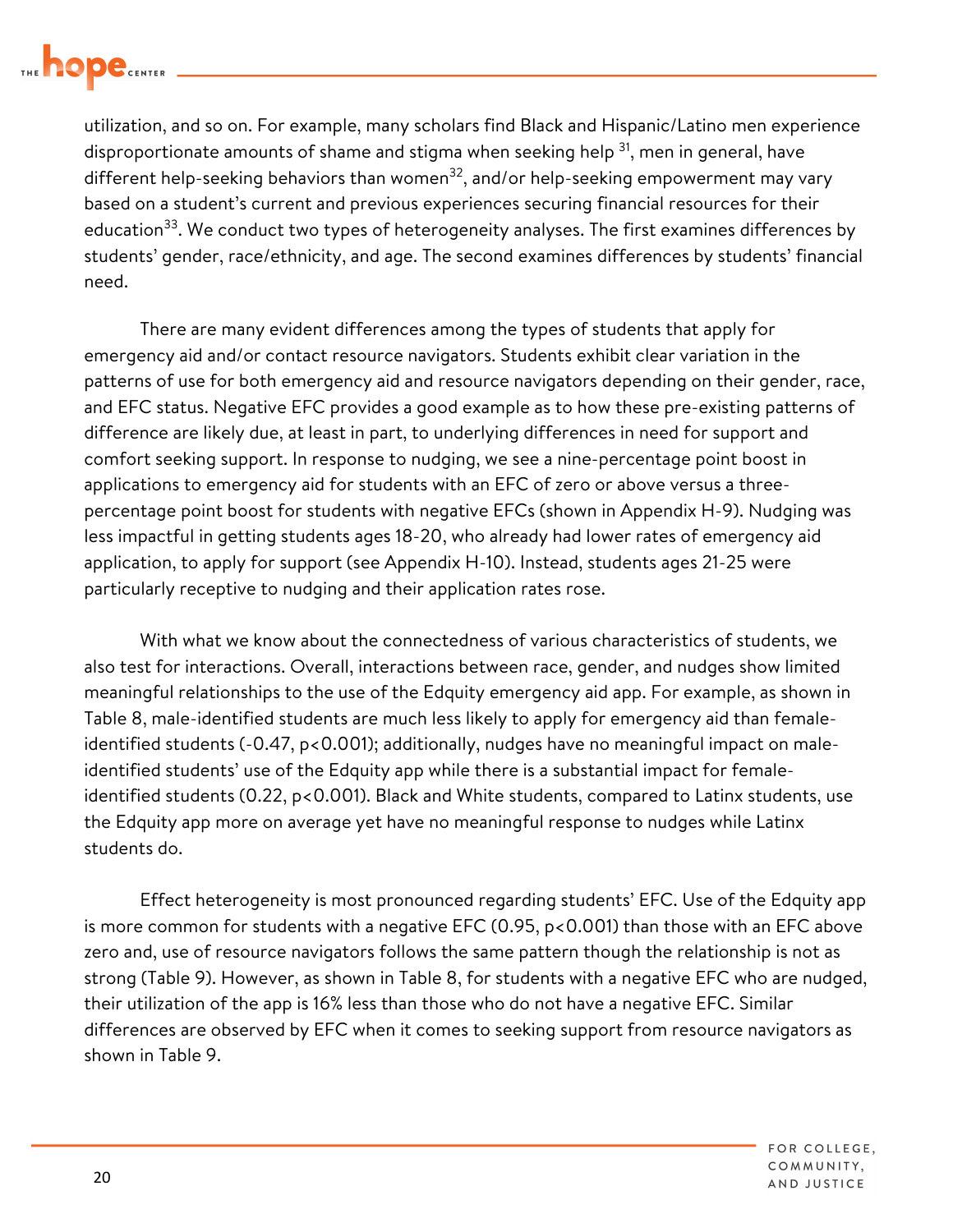

### TABLE 8: HETEROGENEITY OF ADJUSTED IMPACTS ON USE OF EDQUITY APP

|                                        | Impact on<br><b>Utilization (b)</b> | <b>Standard Error</b><br>(se) | p-value |
|----------------------------------------|-------------------------------------|-------------------------------|---------|
| Model 1: Student Gender                |                                     |                               |         |
| Male                                   | $-0.47$                             | 0.05                          | 0.00    |
| Text Nudges x Female (ref)             | 0.22                                | 0.04                          | 0.00    |
| <b>Text Nudges x Male</b>              | 0.05                                | 0.07                          | 0.49    |
| Model 2: Student Race/Ethnicity        |                                     |                               |         |
| African American / Black               | 0.85                                | 0.05                          | 0.00    |
| White/Caucasian                        | 0.32                                | 0.07                          | 0.00    |
| Other                                  | 0.46                                | 0.36                          | 0.20    |
| Text Nudges x Hispanic/Latinx (ref)    | 0.27                                | 0.05                          | 0.00    |
| Text Nudges x African American / Black | $-0.05$                             | 0.08                          | 0.49    |
| Text Nudges x White/Caucasian          | $-0.16$                             | 0.10                          | 0.11    |
| Text Nudges x Other                    | 0.03                                | 0.10                          | 0.75    |
| Model 3: Negative EFC                  |                                     |                               |         |
| EFC < 50                               | 0.95                                | 0.06                          | 0.00    |
| Text Nudges x EFC $>=$ \$0 (ref)       | 0.49                                | 0.06                          | 0.00    |
| Text Nudges x EFC < \$0                | $-0.36$                             | 0.08                          | 0.00    |

#### *N = 18,287*

 Source | Data on emergency aid are based on applications for emergency aid submitted to Edquity via cell phone applications and web browser. Student characteristics provided by Dallas College administrative data. Notes | Impacts are modeled using logistic regression, and controlled for student race and ethnicity, and whether the student completed the FAFSA; p-value defines the statistical significance of the difference reported. Where applicable, missing demographic and outcome data were mean imputed. Other race/ethnicity includes American Indian, Southeast Asian/Pacific Islander, Multi-Racial, International, and Unknown categories. All other missing outcomes were imputed as zero. See Appendix H-11 for unadjusted impacts.

Alternatively, students with negative EFCs may have found the nudging less helpful, as they may have already been especially aware of emergency aid. Or because their circumstances likely include deeper poverty, they may have been less likely to have time to read the texts or even receive them on electronic devices.

However, as shown in Table 9, this seems a bit less likely, given that they appear more responsive than other students to texts about resource navigators. It may be that students with negative EFCs were more likely to be eligible (or perceive themselves as eligible) for public benefits programs and thus more likely to respond to outreach connecting them to advisors to assist in securing longer-term supports.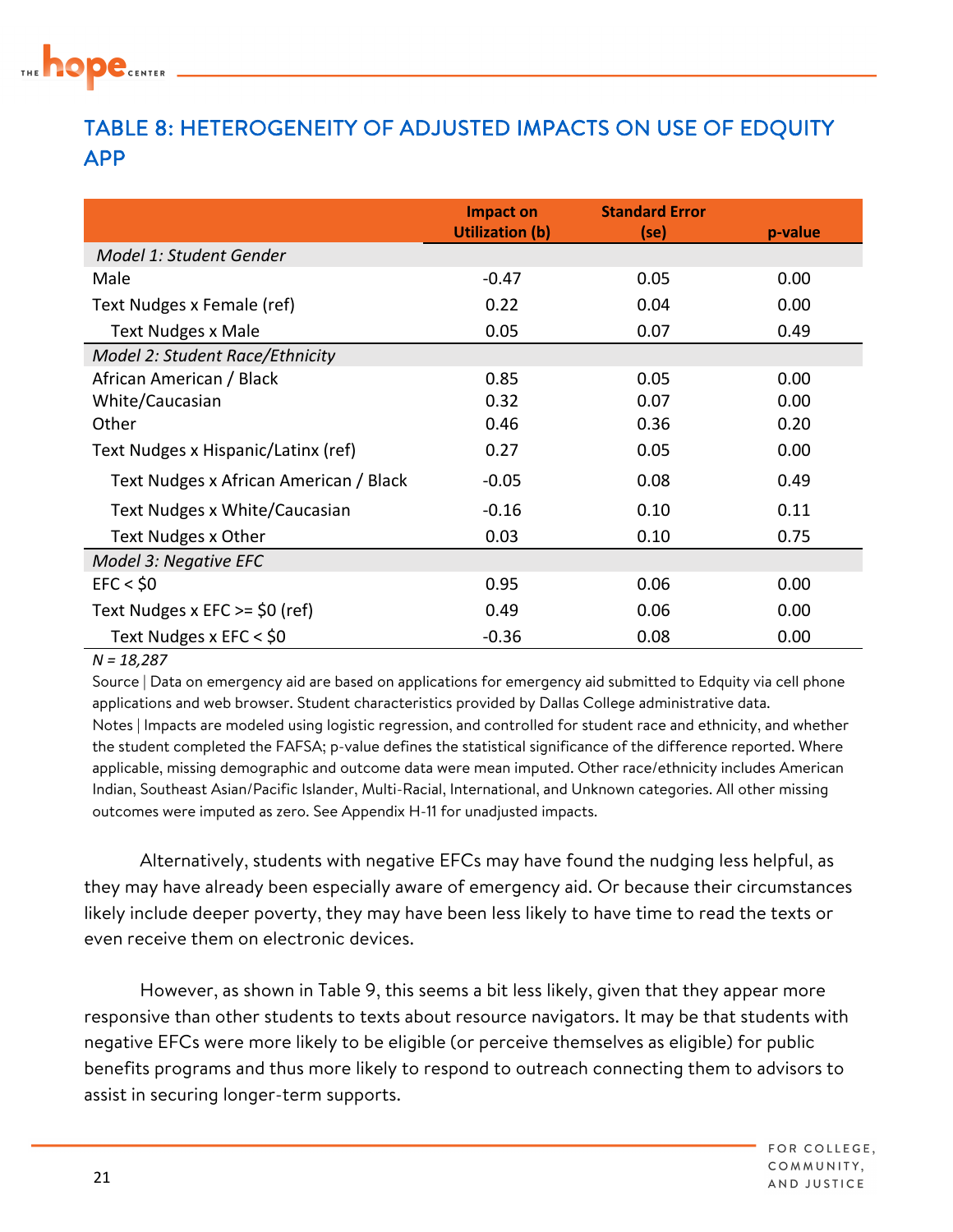

On the other hand, students 18-20 years old were much more likely than any other group to reach out to resource navigators (see Appendix H-10 for details). Race, gender, and their intersection show few meaningful relationships to resource navigator use.

### TABLE 9: HETEROGENEITY OF ADJUSTED IMPACTS ON USE OF DALLAS COLLEGE RESOURCE NAVIGATORS

|                                     | Impact on       | <b>Standard Error</b> |         |
|-------------------------------------|-----------------|-----------------------|---------|
|                                     | Utilization (b) | (se)                  | p-value |
| Model 1: Student Gender             |                 |                       |         |
| Male                                | $-0.24$         | 0.14                  | 0.09    |
| Text Nudges x Female (ref)          | 0.22            | 0.10                  | 0.02    |
| Text Nudges x Male                  | $-0.11$         | 0.19                  | 0.57    |
| Model 2: Student Race/Ethnicity     |                 |                       |         |
| African American / Black            | 0.03            | 0.13                  | 0.81    |
| White/Caucasian                     | $-1.11$         | 0.27                  | 0.00    |
| Other                               | 0.32            | 0.76                  | 0.67    |
| Text Nudges x Hispanic/Latinx (ref) | $-0.06$         | 0.12                  | 0.65    |
| Text Nudges x African American /    | 0.37            | 0.18                  | 0.04    |
| <b>Black</b>                        |                 |                       |         |
| Text Nudges x White/Caucasian       | 0.81            | 0.34                  | 0.02    |
| Text Nudges x Other                 | 0.44            | 0.28                  | 0.12    |
| Model 3: Negative EFC               |                 |                       |         |
| EFC < \$0                           | 0.49            | 0.16                  | 0.00    |
| Text Nudges x $EFC > 50$ (ref)      | 0.26            | 0.18                  | 0.15    |
| Text Nudges x EFC < \$0             | $-0.02$         | 0.21                  | 0.92    |

#### N = 18,287

 Source | Data on Dallas College Navigator (DCN) engagement are from DCN case management system where Navigators track student engagements via phone, email, or web referrals. Student characteristics provided by Dallas College administrative data.

College administrative data.<br>Notes | Impacts are modeled using logistic regression, and controlled for student race and ethnicity, and whether the student completed the FAFSA. Where applicable, missing demographic and outcome data were mean imputed. Other race/ethnicity includes American Indian, Southeast Asian/Pacific Islander, Multi-Racial, International, and Unknown categories. All other missing outcomes were imputed as zero. See Appendix H-12 for unadjusted impacts.

Non-tuition supports may be especially important for students with greater financial need. However, institutions of higher education use a framework for assessing need that brings several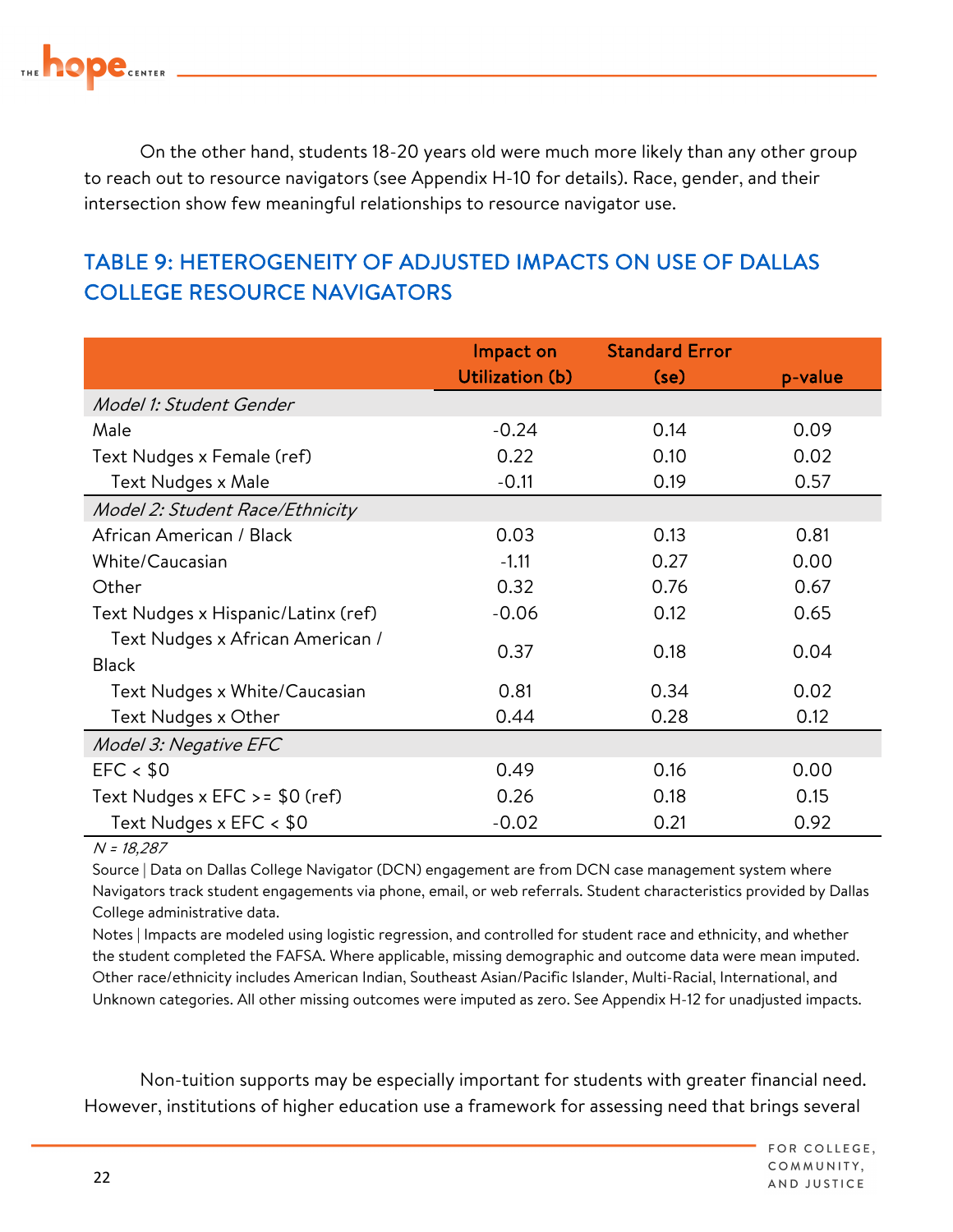

limitations. The standard assessment relies on students' EFC, computed using the Free Application for Student Financial Assistance (FAFSA). Firstly, this requires the filing of a FAFSA which is notably difficult because of the administrative [hurdles.](https://hurdles.34)<sup>34</sup> Next, the value of the EFC is typically truncated at zero, even though for the most financially marginalized students it may be less than zero.<sup>35</sup> In a recent project, The Hope Center explored the use of negative EFCs with several colleges in Texas and determined that approximately 40% of students have an EFC below zero with a range of  $$-4,005$  to  $$1,176^{36}$ . Here, we deploy this calculation to allow for a comparison between intervention effects for students with a "true" EFC of \$0 to those for students with a negative EFC.

There are several potential explanations. First, emergency aid may be more important to students who receive relatively less grant support in their financial aid packages and those who are less likely to qualify for public benefits programs, leaving them more reliant on other financial supports such as work. For example, students with a \$5,000 EFC will receive a much smaller Pell grant and are less likely to qualify for SNAP than a student with a negative EFC (which as traditionally computed would tend to show up as a \$0 EFC and receive a full Pell). As work disappeared during the pandemic, individuals with relatively higher EFCs might be especially helped by a reminder to seek emergency aid.

## **CONCLUSION**

During the pandemic, community colleges and their students are seeking new ways to improve knowledge and utilization of crucial resources that can address college affordability and secure their basic needs. Recent federal investments in higher education provide the resources to meet the present need. Yet, distributing support equitably and efficiently remains a struggle. The American Rescue Plan Act requires colleges and universities to implement practices supporting the distribution of emergency aid and conduct outreach to students regarding the potential to receive adjustments to their federal financial aid.<sup>37</sup> However, it provides little guidance on how institutions should achieve these goals. This paper identifies a promising first step with the potential to both improve equitable and efficient knowledge and utilization of these resources: text-based nudging.

Implemented across a large Texas community college district, weekly nudges reminding students of available campus supports substantially boosted their applications for emergency aid and increased the odds that they would reach out to resource navigators. This very likely increased their financial resources and connection to public benefits. In future work, we will examine if academic outcomes are also impacted from these nudges to support.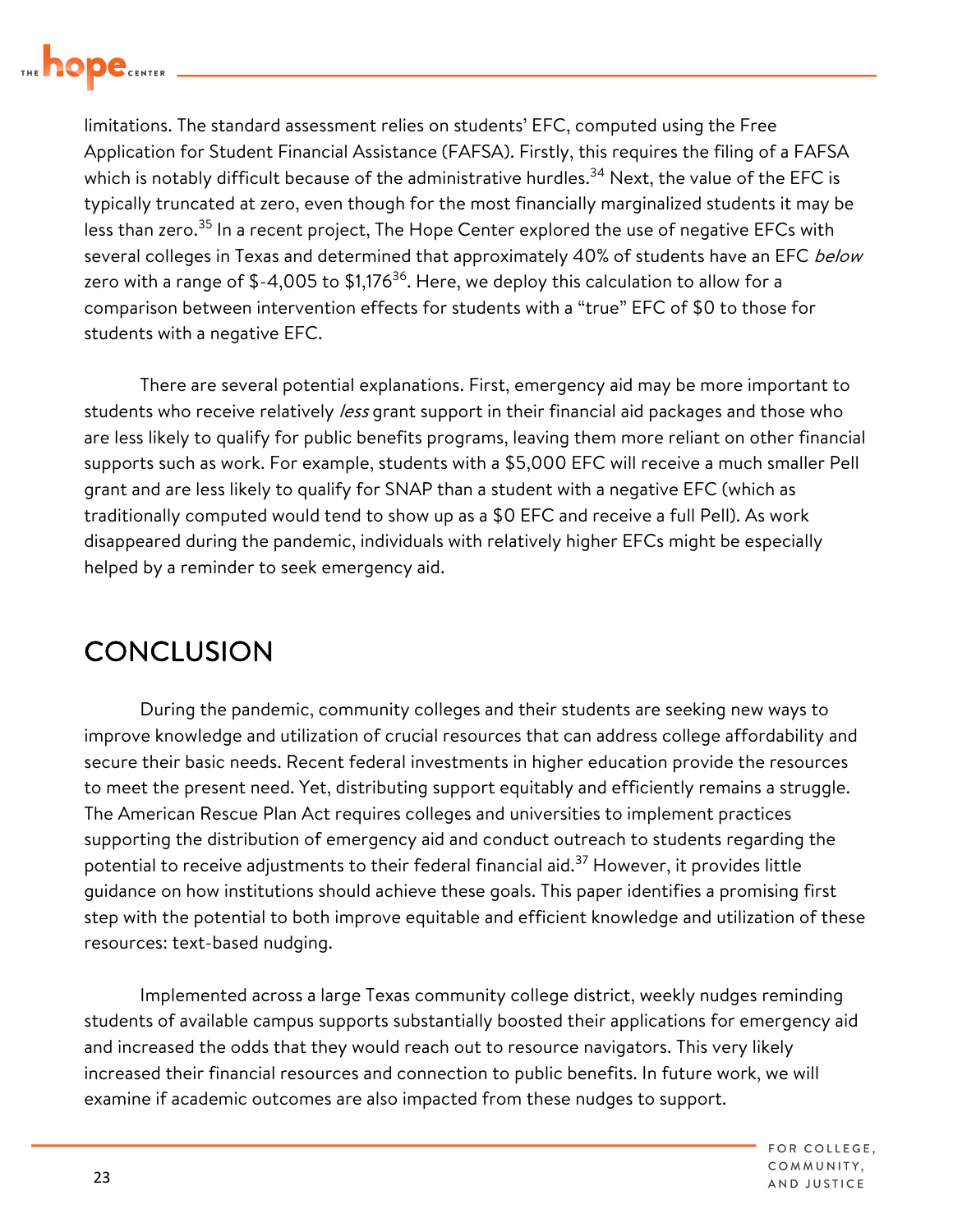

another Texas community college $^\mathrm{38},$  both Amarillo College and its study sample were much nudging brings additional benefits for students, leading them to feel more empowered when the While the impact estimates in this study are smaller than those observed in a prior study at smaller, and the sender of the nudges was known to many on campus. The results in this study may be more generalizable to a broader number of colleges, universities, and students, particularly to community college districts and larger colleges and universities. We find that messages included stigma-reducing language. That type of language was especially important when urging students to apply for public assistance.

 eligible for public benefits, were particularly likely to respond to nudges by seeking emergency Black students and male-identified students, as well as those who are less likely to be aid though we see no notable differences in the overall impact by message type. On the other hand, students from the most financially vulnerable backgrounds disproportionately benefitted from nudges to connect with resource navigators who could help them apply for public assistance.

 resources and students, though providing only information is also impactful. These efforts These initial findings suggest that community colleges can meaningfully improve students' access to existing non-tuition resources through nudging. They may be able to further their efforts by using pandemic relief funding and other federal basic needs funding. Text messages are inexpensive to send and students who can benefit from this support are easily identified using administrative data. Stigma-reducing messaging may be especially useful for certain types of represent a potentially low-cost, high-impact use of federal funds that will help institutions meet institutional obligations required through the recent American Rescue Plan Act. Advancing this approach during the pandemic has the potential to reduce financial insecurities and improve student well-being. Further replication and testing are warranted and important for community college student success.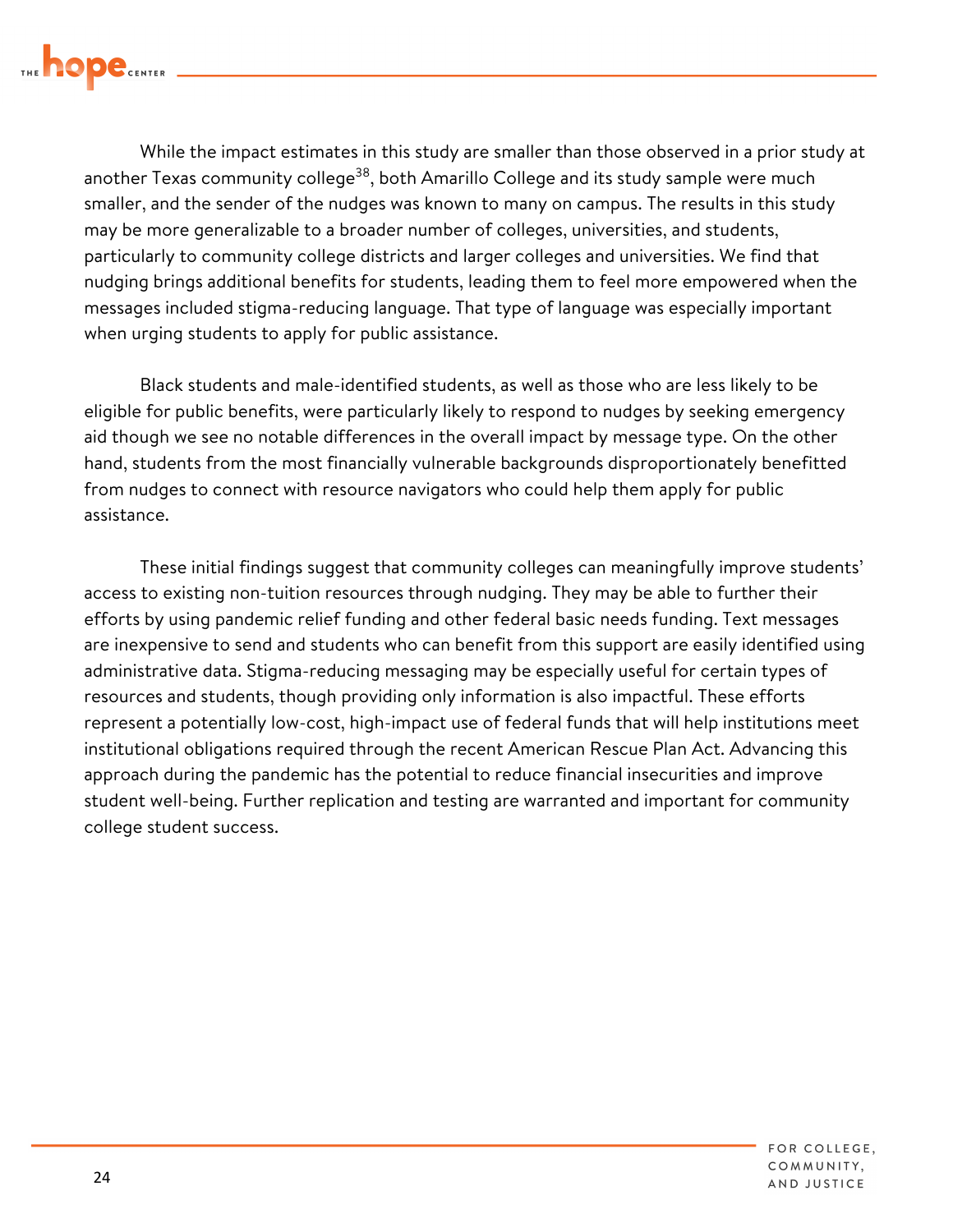

# **NOTES**

Financial disclosure: In addition to serving as Founding Director of The Hope Center, Dr. Goldrick-Rab also created the FAST Fund, a faculty-run emergency aid program operated by the nonprofit Believe in Students, and she is Chief Strategy Officer at Edquity, a private company also distributing emergency aid. Edquity's approach to emergency aid uses an algorithm that Dr. Goldrick-Rab developed based on her research. She is a paid consultant and holds stock in the company.

# ACKNOWLEDGEMENTS

This research is supported by the Institute of Education Sciences, U.S. Department of Education, through Grant # R305N170020 - 20A to Temple University and [Lumina Foundation](https://www.luminafoundation.org/). The opinions expressed are those of the authors and do not represent the views of the Institute or the U.S. Department of Education. We thank Dallas College, Edquity, and SignalVine, as well as program officer James Benson, for project support.

# SUGGESTED CITATION

COVID-19 pandemic. The Hope Center for College, Community, and Justice. Goldrick-Rab, S., Baker-Smith, C., Bettinger, E., Walton, G., Brady, S., Gill, J., & Looker, E. (2022, February). Connecting community college students to non-tuition supports during the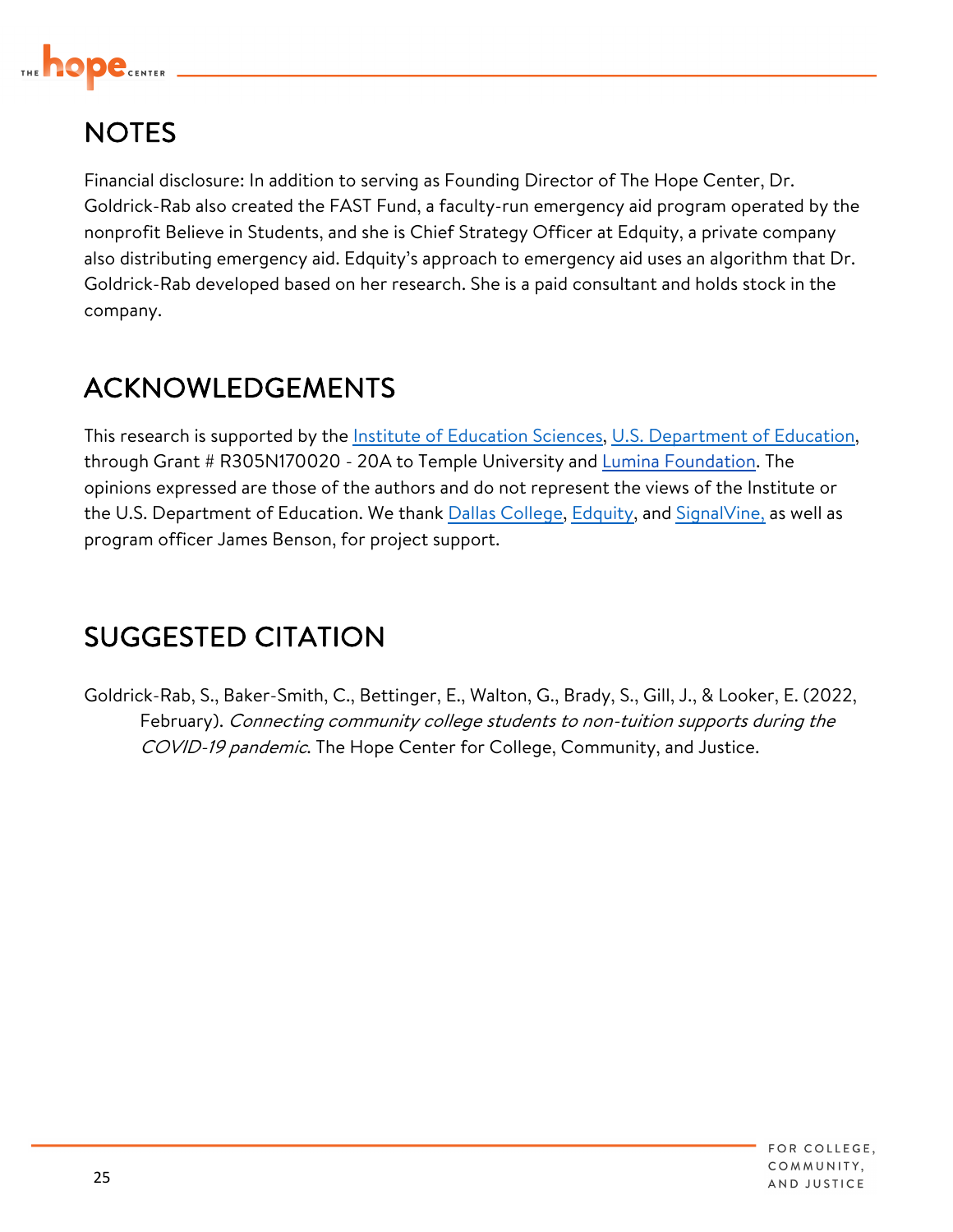

## ENDNOTES

<sup>1</sup> National Student Clearinghouse (2021, November). *Undergraduate enrollment declines nearly 8% and community* colleges drop 15% since fall 2019.

<u>colleges drop 15% since fall 2019</u>.<br><sup>2</sup> Brown, S. (2020, March). <u>When covid-19 closed colleges, many students lost jobs they needed. Now campuses</u> scramble to support them. The Chronicle of Higher Education.

<sup>3</sup> Baker-Smith, C., Coca, V., Goldrick-Rab, S., Looker, E., Richardson, B., & Williams, T. (2020). <u>#RealCollege 2020:</u> <u>Five years of evidence on campus basic needs insecurity</u>. The Hope Center for College, Community, and Justice. <sup>4</sup> The Hope Center for College, Community, and Justice. (2021). <u>#RealCollege2021: Basic needs insecurity during</u> the ongoing pandemic.

<sup>5</sup> The Hope Center for College, Community, and Justice. (2021). <u>#RealCollege2021: Basic needs insecurity during</u> the ongoing pandemic.

<sup>6</sup> Garcia, C.M., Ptak, S.J., Stelzer, E.B., Harwood, E.M., & Brady, S.S. (2014). <u>'I connect with the ringleader': Health</u> professionals' perspectives on promoting the sexual health of adolescent males. Research in Nursing & Health; Small, M.L. (2009). *<u>Unanticipated gains: Origins of network inequality in everyday life.</u> Oxford University Press, New York.* <sup>7</sup> Pattyn, E., Verhaeghe, M., Sercu, C., & Bracke, P. (2014). <u>*Public stigma and self-stigma: Differential association with*</u> <u>attitudes toward formal and informal help seeking</u>; Psychiatric Services. Snowden, L.R. (1998). <u>Racial differences in</u>

informal help seeking for mental health problems. Journal of Community Psychology. *informal help seeking for mental health problems*. Journal of Community Psychology.<br><sup>8</sup> Ainsworth, R., Dehejia, R., Pop-Eleches, C., & Urquiola, M. (2020). <u>*Information, preferences, and household</u>*</u> *demand for school value added.* National Bureau of Economic Research Working Paper 28267; Bettinger, E. P., Long,

B. T., Oreopoulos, P., & Sanbonmatsu, L. (2012). <u>*The role of application assistance and information in college*</u> <u>decisions: Results from the H&R Block FAFSA experiment.</u> The Quarterly Journal of Economics; Cohodes, S., Corcoran, S., Jennings, J., & Sattin-Bajaj, C. (2022). <u>When do informational interventions work? Experimental</u> evidence from New York City High School Choice. NBER Working Paper 29690.

<sup>9</sup> Crutchfield, R., Carpena, A., McColyn, T., & Maguire, J. (2020). <u>*The starving student narrative: how normalizing*</u> *deprivation reinforces basic need insecurity in higher education*. Families in Society; Goldrick-Rab, S., Hernandez, D., Coca, V., Williams, T., & Richardson, B. (2020). <u>Houston food scholarship program report</u>. The Hope Center for College, Community, and Justice; Henry, L. (2020). <u>*Experiences of hunger and food insecurity in college*. Palgrave</u> Macmillan; Stebleton, M.J., Lee, C.K., & Diamond, K.K. (2020). *Understanding the food insecurity experiences of* college students: A qualitative inquiry. The Review of Higher Education.

<u>college students: A qualitative inquiry.</u> The Review of Higher Education.<br><sup>10</sup> Hoxby, C., & Turner, S. (2013). <u>Expanding college opportunities for high-achieving, low income students</u>. Stanford Institute for Economic Policy Research Discussion Paper; Wiswall, M., & Zafar, B. (2015). *<u>Determinants of college</u>* <u>major choice: Identification using an information experiment</u>. The Review of Economic Studies; Bettinger, E. P., Long, B. T., Oreopoulos, P., & Sanbonmatsu, L. (2012). <u>*The role of application assistance and information in college*</u> <u>decisions: Results from the H&R Block FAFSA experiment</u>. The Quarterly Journal of Economics; Bhargava, S., & Manoli, D. (2015). <u>Psychological frictions and the incomplete take-up of social benefits: Evidence from an IRS field</u> <u>experiment</u>. American Economic Review; Page, L. C., Castleman, B. L., & Meyer, K. (2020). <u>*Customized nudging to*</u> improve FAFSA completion and income verification. Educational Evaluation and Policy Analysis.

<sup>11</sup> American Association of Community Colleges. (2016, November). *Data points: On-campus housing*.

*improve FAFSA completion and income verification*. Educational Evaluation and Policy Analysis.<br><sup>11</sup> American Association of Community Colleges. (2016, November). *Data points: On-campus housing*.<br><sup>12</sup> Ha, L., Joa, C. Y., and campus involvement? Internet Research.

<u>and campus involvement?</u> Internet Research.<br><sup>13</sup> Goldrick-Rab, S., Clark, K., Baker-Smith, C., & Witherspoon, C. (2021). <u>*Supporting the whole community</u>*</u> college student: The impact of nudging for basic needs security. The Hope Center for College, Community,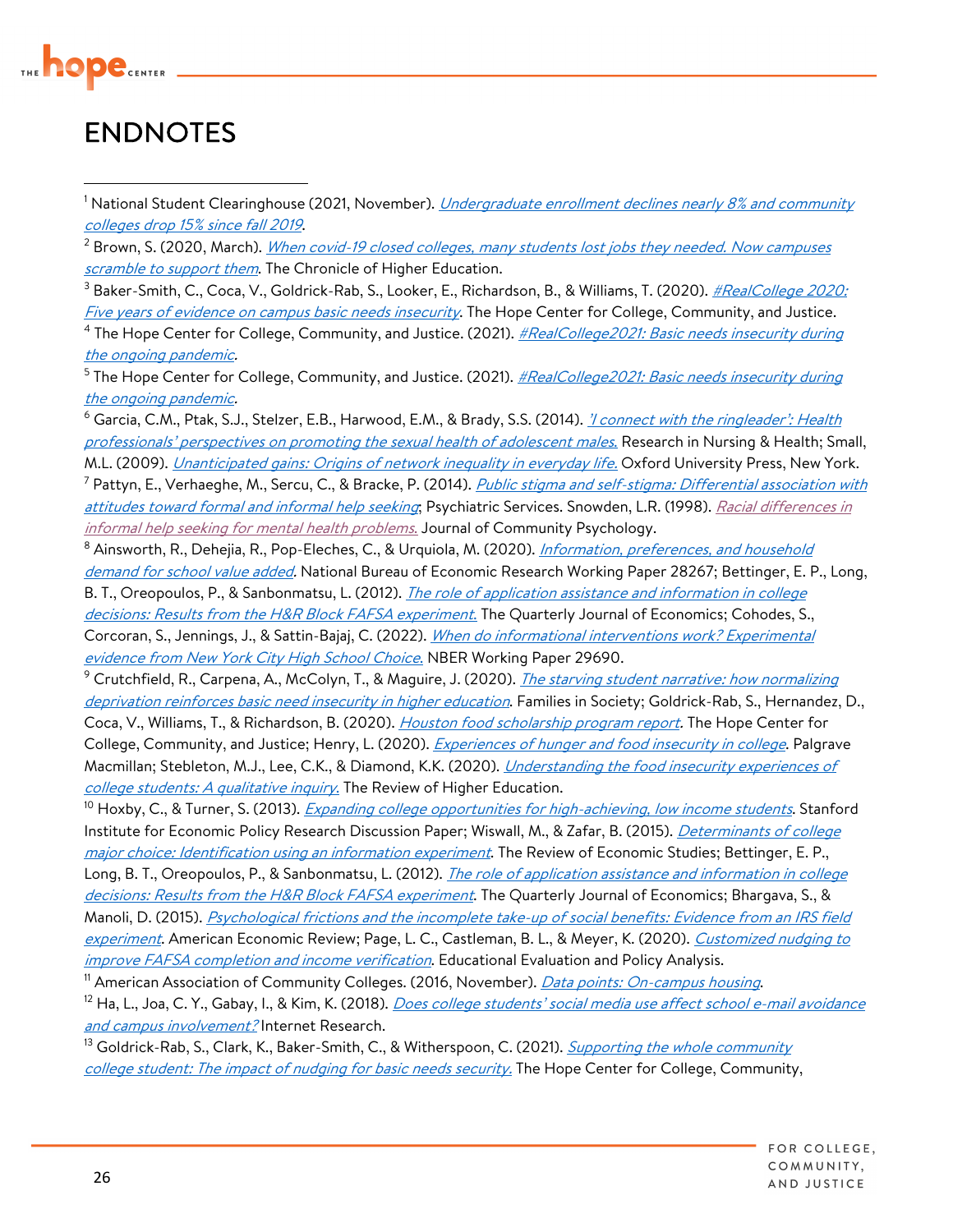

and Justice.

<sup>14</sup> Yeager, D. S., Purdie-Vaughns, V., Garcia, J., Apfel, N., Brzustoski, P., Master, A., Hessert, W. T., Williams, M. E., & Cohen, G. L. (2014). <u>Breaking the cycle of mistrust: Wise interventions to provide critical feedback across the racial</u> <u>divide</u>. Journal of Experimental Psychology: General; Walton, G. M., & Brady, S. T. (2020). <u>"Bad" things reconsidered</u>. Applications of Social Psychology.; Hall, C. C., Zhao, J., & Shafir, E. (2014). <u>*Self-affirmation among the poor:*</u> Cognitive and behavioral implications. Psychological Science.

*Cognitive and behavioral implications*. Psychological Science.<br><sup>15</sup> Thomas, C. C., Otis, N. G., Abraham, J. R., Markus, H. R., & Walton, G. M. (2020). <u>*Toward a science of delivering aid*</u> with dignity: Experimental evidence and local forecasts from Kenya. Proceedings of the National Academy of

Science.<br><sup>16</sup> Ramirez, G., Covarrubias, R., Jackson, M., & Son, J. Y. (2021). <u>*Making hidden resources visible in a minority serving*</u> college context. Cultural Diversity and Ethnic Minority Psychology.

<u>*college context*</u>. Cultural Diversity and Ethnic Minority Psychology.<br><sup>17</sup> Bird, K. A., Castleman, B. L., Denning, J. T., Goodman, J., Lamberton, C., & Rosinger, K. O. (2021). <u>*Nudging at scale:*</u> Experimental evidence from FAFSA completion campaigns. Journal of Economic Behavior & Organization.; Page, L.

C., Lee, J., & Gehlbach, H. (2020). <u>Conditions under which college students can be responsive to nudging</u>.

EdWorkingPaper No. 20-242. Annenberg Institute, Brown University; Castleman, B.L. & Page, L.C. (2016). <u>*Freshman*</u> year financial aid nudges: An experiment to increase FAFSA renewal and college persistence. Journal of Human Resources.; Page, L. C., Castleman, B. L., & Meyer, K. (2020). *<u>Customized nudging to improve FAFSA completion</u>* 

and income verification. Educational Evaluation and Policy Analysis.

*and income verification*. Educational Evaluation and Policy Analysis.<br><sup>18</sup> Page, L. C., Sacerdote, B., Goldrick-Rab, S., & Castleman, B. (2019). <u>Financial aid nudges: A national experiment</u> with informational interventions. The Hope Center for College, Community, and Justice.

<sup>19</sup> Cannon, R. & Goldrick-Rab, S. (2015). <u>Why didn't you say so? Experimental impacts of a financial aid call center</u>. Wisconsin HOPE Lab.

<sup>20</sup> Goldrick-Rab, S., Clark, K., Baker-Smith, C., & Witherspoon, C. (2021). <u>*Supporting the whole community*</u> college student: The impact of nudging for basic needs security. The Hope Center for College, Community, and Justice.

<sup>21</sup> Collier, D., Fitzpatrick, D., & Nichols, A. (2021, June<u>). *Experimental evidence on which academic outcomes nudging*</u> can shift for first-year college students from high-FRL schools.

<sup>22</sup> Hall, C. C., Zhao, J., & Shafir, E. (2014). <u>*Self-affirmation among the poor: Cognitive and behavioral*</u>

<u>implications</u>. Psychological Science.<br><sup>23</sup> See Appendix H-3 for details on the comparison between this sample and Dallas College.

<sup>24</sup> Manfield, L. (2020, March). <u>Dallas handed out subsidies in exchange for affordable housing. Developers got</u>

<u>around it</u>. Dallas Observer.<br><sup>25</sup> Wisconsin HOPE Lab. (2017). <u>Dallas community college district: District report from fall 2016 survey of student</u> basic needs. University of Wisconsin-Madison.

 $^{26}$  In Appendix Table H-6 we provide response rates for the survey outcomes (see Appendix H-5 for differences between full and survey sample). These outcomes are not analyzed for causal impact and do not contribute to sample attrition; they only provide implementation information.

 $^{27}$  The survey also included questions on experiences with existing supports and basic needs insecurity. However, these serve as contextual information at baseline and are not analyzed in this paper.

 $^{28}$  Due to low initial response rates one month into fielding (December 2020-January 2021) we subsequently added a accordingly. Final response rate was 33% for treatment students and 43% control students. lottery for an additional \$100 to a random sample of any remaining respondents and adjusted recruitment text

<sup>29</sup> Kraft, M. (2020). <u>Interpreting effect sizes of education interventions.</u> Educational Researcher.